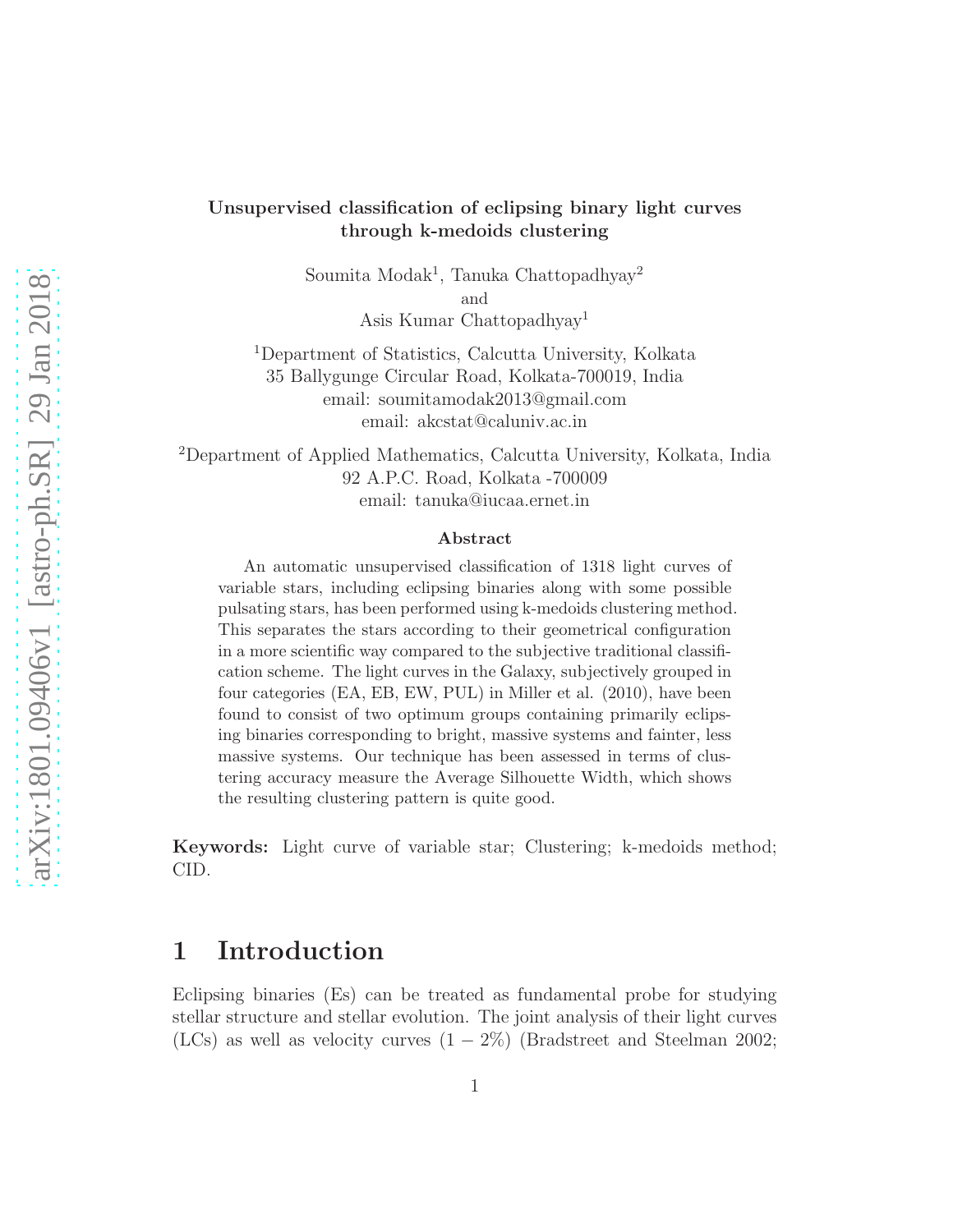Chattopadhyay et al. 2016) determines their masses, radii, luminosity and temperature (Chattopadhyay et al. 2016). Study of Es in external galaxies (Akerlof et al. 2000; Street et al. 2004; Graczyk et al. 2011) has made it possible to explore stellar evolution and to establish various formation theories for galaxies with varying evolutionary and chemical history compared to our own Galaxy (e.g. LMC, SMC). Moreover, they play an important role in distance indicators to many galaxies. The distance moduli for early type nearby galaxies have shown that the accuracy is as close as  $\pm 0.1$  mag (Giménez et al. 1994), a precision comparable to that obtained for individual Cepheid variables. Hence an improved and concise database of Es may lead to an improvement in the extragalactic distance scale estimations.

In recent studies, several photometric surveys (Wyithe and Wilson 2002; López-Morales and Christopher 2004; Helminiak et al. 2012) have been carried out to produce a wealth of LC of variable stars out of which a large amount of E systems can be found. For example, ESA astrometric satellite, Hipparcos, found 70% new variables. The Global Astrometric Interferometer for Astrophysics, a large scale photometric survey, also collected information on several variable stars of which many were Es. It is speculated that about 1 million Es, those with  $V\leq 16$  mag, will be discovered (Niarchos 2006). Even if only 1% of the observed Es have derived physical parameters, that will have great contribution to stellar astrophysics compared to what has been obtained so far from ground-based observations. During the past decades many photometric surveys (Wyithe and Wilson 2002; López-Morales and Christopher 2004; Helminiak et al. 2012) have aimed at the detection of extrasolar planets via transits or microlensing. A byproduct of these programmes is the detection of a large number of variable stars (Albrow et al. 2001; Bayne at al. 2002; Wozniak et al. 2002; Wyrzykowski et al. 2004; Weldrake et al. 2004, 2007; Soszyński et al. 2008a, 2008b).

The above observations are generally related to Galactic Bulge, Magellanic clouds or globular cluster surveys. Miller et al. (2010) have carried out observations of Es (along with some possible pulsating stars) covering 0.25 square degree region of the Galactic plane centered on Galactic coordinates  $(l, b)$  of (330.94, -2.28) deg. The majority of stars in the above region are thought to be associated with the Normal Spiral Arm. A large catalogue of Es (viz. 7179 LCs) has been compiled by Malkov and Avvakumova (2013) along with update on some previous catalogues (Malkov et al. 2006; Avvakumova et al. 2013). However, in the present paper we decided to focus on the LCs of Es of Miller et al. (2010), as we are interested in the classification of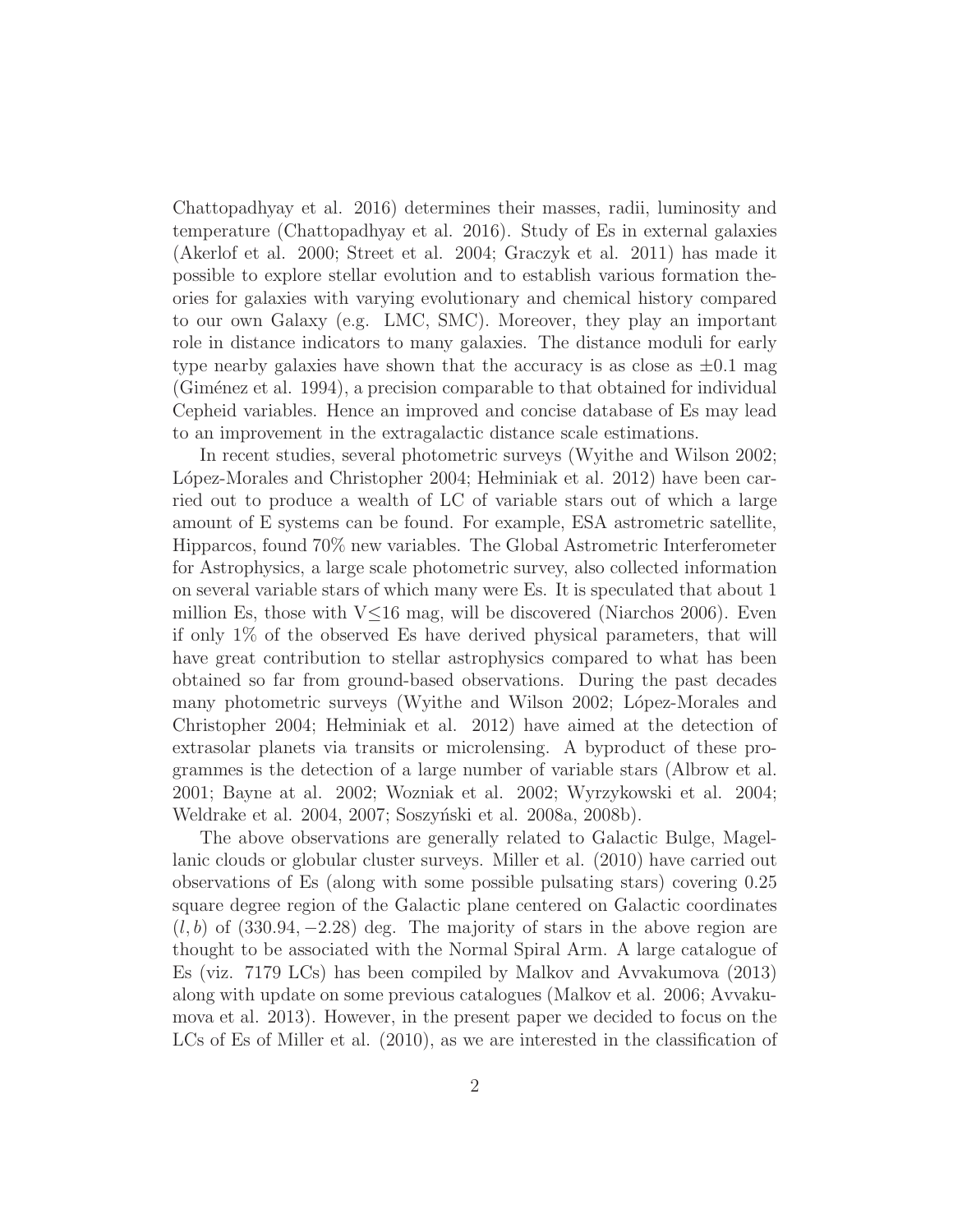binary stars in our Galaxy associated with the spiral arms.

LCs of Es are time series data and can be clustered to find out the possible sources of homogeneous groups in the data set, e.g. Kochoska et al. 2017; Mowlavi et al. 2017; Süveges et al. 2017. In those model based classification schemes (e.g. polynomial or two-Gaussian model fitting, etc.), the error is around 10% which is mainly due to the similarity of LCs originating from different physical systems. In particular, Kochoska et al. 2017 have found four groups of which the first two and the last two have similar Kepler polyfit primary depths indicating merely two significant groups. This is somewhat similar to the present case, but unlike the previous methods, the present one is a nonparametric partitioning approach. The k-medoids algorithm (Kaufman and Rousseeuw 1990) is one of the most well-known partitioning based clustering method, which is very classical in statistical analysis. This method is robust against noise, outliers, extreme values and sparsely distributed data (Singh et al. 2011), which often arise in real data sets. This method can be used to partition the data where no prior classification information is available. It uses some distance measure computed between the data sets and allows to adopt any distance measure according to the nature of the given data. It is very important to notice that distance measures, which have been evidenced to analyze cross-sectional data well, may not be appropriate for time series data, as not all distance measures can extract the temporal information in the data. So a proper distance measure for computing distance between time series at hand is to be carefully chosen. Depending upon the nature of time series, we have selected complexity invariance distance (CID) measure (Prati and Batista 2012; Batista et al. 2014; Wei 2014) and used it in combination with k-medoids clustering method to explore the clusters in our data. As competitor we consider another popular time series distance, Dynamic Time Warping distance (hereafter denoted by DTW) (Rabiner and Juang 1993; Keogh and Ratanamahatana 2005; Giorgino 2009; Cassisi et al. 2012), which is computed by Dynamic Time Warping to find an optimal alignment between two given times series under certain restrictions, where the optimal alignment is reached by minimizing the sum of the distances between the aligned elements. We have applied k-medoids clustering method with CID, Euclidean distance (ED) and DTW to the time-dependent observations over phase, i.e. the folded LCs which are mono-periodic time series. We have compared the clustering results in terms of the Average Silhouette Width (ASW) (Rousseeuw et al. 1987), which stands for a measure of how appropriately the data has been clustered, and shown that CID has outper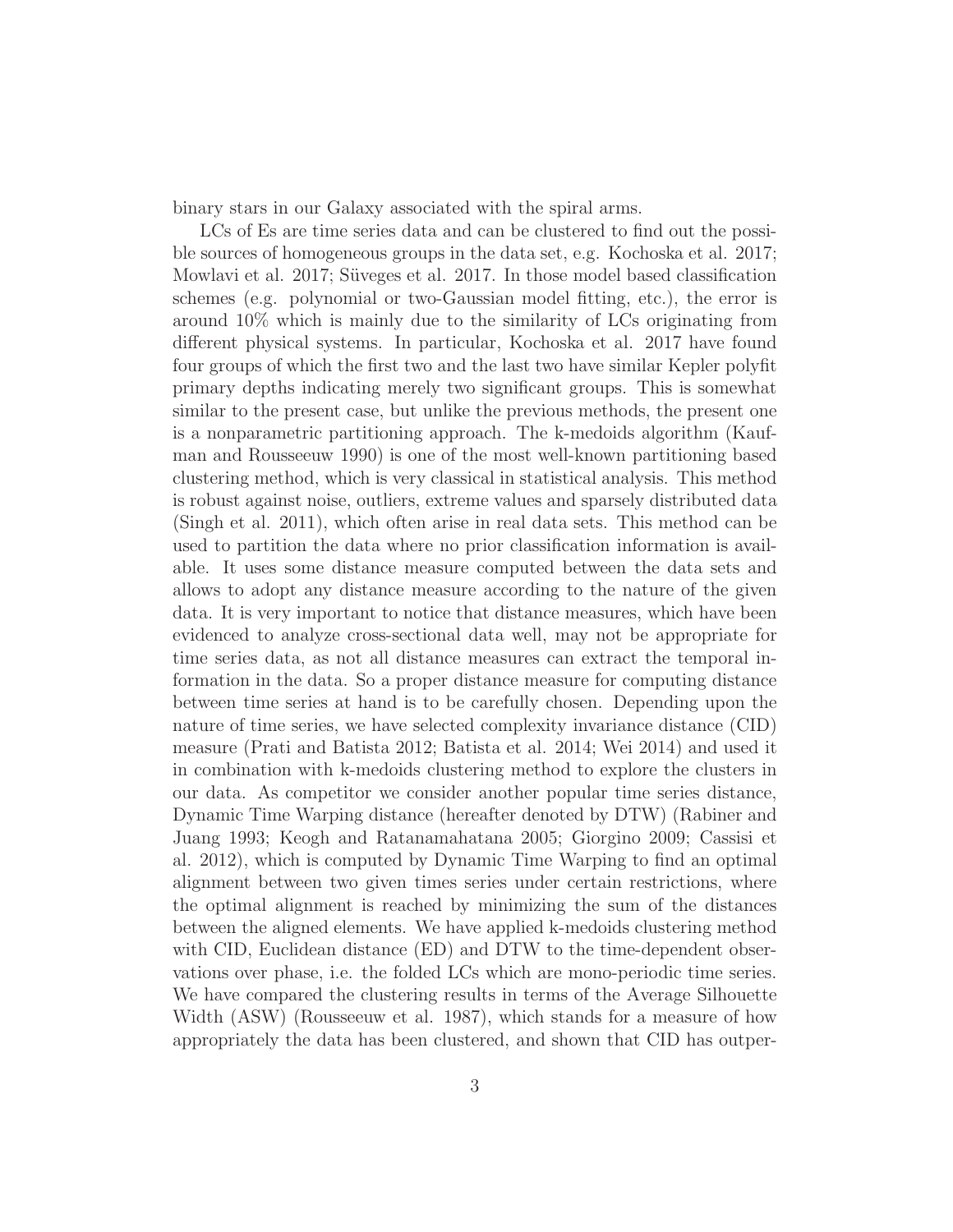formed the other two, resulting in quite good clustering pattern consisting primarily of two groups of Es.

The paper is organized as follows. In Section 2, we have described the data and the transformations used on the data. Section 3 describes the clustering method with the distance measures and the accuracy measure used in our work. Result and discussion are given in Section 4. Section 5 concludes.

## 2 Data

The present data set is taken from Miller et al. (2010) where for each of the 1318 variable stars in our Galaxy, there is a LC file together with R-band magnitude, colours  $(B-R, R-I)$  and period  $(P)$ . The variable stars mainly consist of Es along with some possible pulsating stars (201 uncertain and 118 confirmed pulsating stars according to the subjective classification). For each LC, relative flux variation in R-band is given on a continuous time scale in Heliocentric Julian Date (HJD) within the range from 2452450.62250 HJD to 2453607.61580 HJD. Each LC is unequally spaced of different length (here, length of a LC refers to the number of observations on that LC) having values at different time points. For these variable stars, the length of the LCs varies from 130 to 264 (except one LC having length 5) and period ranges from several hours to several weeks.

#### 2.1 Phase computation, Interpolation and Binning

As there are different lengths of the LCs having values at different time points, comparison of the LCs are only possible in terms of observations over each cycle. Hence we transform the given LCs of the stars, with known and constant period, into phase series (see, Appendix A1).

Now, for clustering these time series, using the distance measure under consideration (discussed in Section 3.2), we need to get a full cycle over phase 0 to phase 1 for each LC having values at the same and equidistant phase points. Hence we use Linear Spline or Piecewise Linear Interpolation (Cassisi et al. 2012), and obtain observations at 272 equidistant phase points over the phase interval [0,1] for each LC (for details, see, Appendix A1).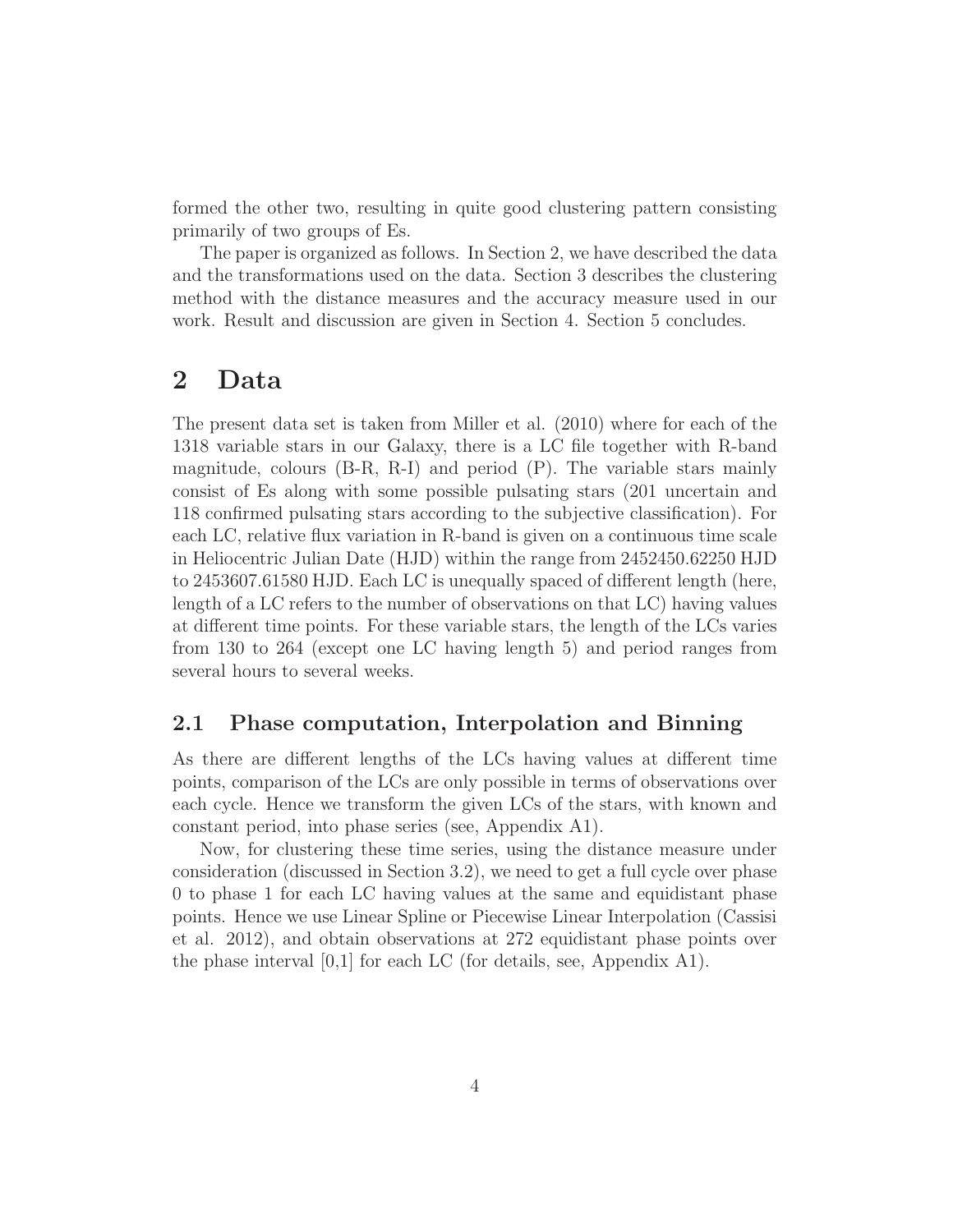### 3 Classification scheme

A classification scheme aims to separate eclipsing binary systems according to the geometrical configuration. The subjective classification separates the LCs into four groups, viz. Algol type (EA), Beta Lyrae (EB), W Ursae Majoris (EW) and un-categorized Pulsating stars (PUL). But subjectivity sometimes includes degeneracy, i.e. it includes systems with different physical properties in the same group. This traditional scheme is based on the appearance of the LCs, which is not only almost obsolete but also rather misleading. Most importantly, many of the stars were categorized with uncertainty or ambiguity. The present classification tries to minimize the above limitations so that it can significantly solve the class heterogeneity and the subjectivity of the traditional LC classification. Our classification relates the groups established to the geometry, in the sense that the systems with the same geometrical configuration are classified in the same group. We found that a simple two-group clustering is sufficient to separate the systems into homogeneous classes.

Clustering is one of the most important research areas in the field of data mining. In simple words, clustering is a division of data into different groups, called clusters. Data are grouped into clusters in such a way that within a group observations are similar and between the groups observations are dissimilar. Because it aims at minimizing within-group distance while maximizing between-group distance. It is useful to obtain interesting patterns and structures from large data sets.

Clustering of time series (Liao 2005), either in time domain or frequency domain (Dargahi-Noubary 1992; Caiado et al. 2006), can be performed on time series of equal length or unequal length (Lomb et al. 1976; Caiado et al. 2009; Stefan et al. 2013), evenly spaced or unevenly spaced (Scargle 1989; Moller-Levet et al. 2003; Eckner 2014, 2017).

There are different clustering methods for cross-sectional and time series data in the literature (Chattopadhyay et al. 2007a, 2007b, 2009, 2010, 2012, 2013; Fraix-Burnet et al. 2010, 2012; Velmurugan and Santhanam 2011) such as partitioning based methods, hierarchical methods, fuzzy clustering (Moller-Levet et al. 2003), grid-based methods, density-based methods, model-based methods (Kalpakis et al. 2001; Fröhwirth-Schnatter et al. 2008), methods for higher dimensional data, constraint-based clustering, soft computing technologies including neural network clustering (e.g. Competitive learning, self-organizing feature maps) and genetic clustering (e.g.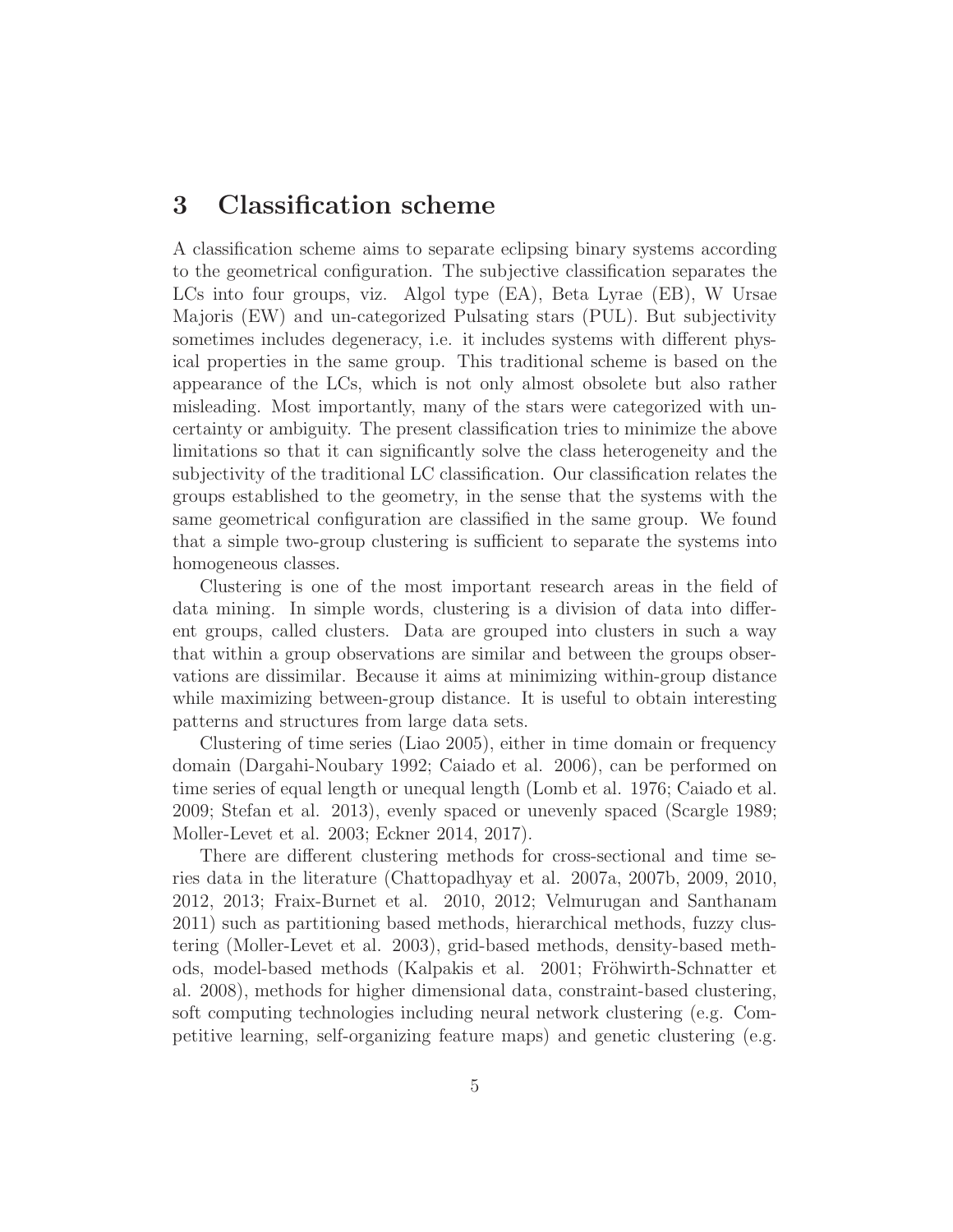Genetic k-means, Genetic k-medoids algorithms) (Liao et al. 2006).

### 3.1 k-Medoids: Partitioning Around Medoids (PAM)

k-medoids is an unsupervised learning method among the partitioning based clustering methods which can be applied to time series data. We use a fast and efficient algorithm for k-medoids clustering method (Kaufman and Rousseeuw 1990). It is based on the search for k medoids among the observations of the data set. A medoid is the representative object of the cluster it belongs to. These k medoids represent the various structural aspects of the data set being investigated. This method partitions the whole data set of size, say, N into k mutually exclusive and exhaustive clusters around k medoids, where a medoid is that object of the cluster for which the sum of distances to all the other objects of the cluster is minimal.

In the presence of noise or outliers, this method is more robust compared to k-means clustering using ED. Because it minimizes a sum of distances (any arbitrary distance which may not be ED) instead of a sum of squared EDs and it uses medoids, instead of means, which are less influenced by outliers or other extreme values than means (Singh et al. 2011). k-medoids method can be applied using any arbitrary distance measure depending upon the nature of the given data, and this algorithm enables us to input user-defined distance measure. The detailed algorithm is given in Appendix A2, where the number of clusters (k) is chosen by ASW (discussed in Section 3.3).

#### 3.2 Distance measure

We consider the complexity invariance for time series and use CID (Prati and Batista 2012; Batista et al. 2014; Wei 2014) to measure distances between the LCs. Complex time series are those having a large number of peaks, in different quantities, amplitudes and durations, so are the LCs under our consideration. Pairs of complex time series which apparently look similar can reveal further distance when measured under complexity invariance. There exist many complexity measures for time series, like Fractal dimension, Absolute difference, Compression, Pseudo-pairs, Edges, Zero-crossings, Spectrum, Fourier entropy, Permutation entropy, etc. Batista et al. (2014) empirically showed that CID results better on an average over all other complexity measures mentioned before and CID is effective in clustering complex time series.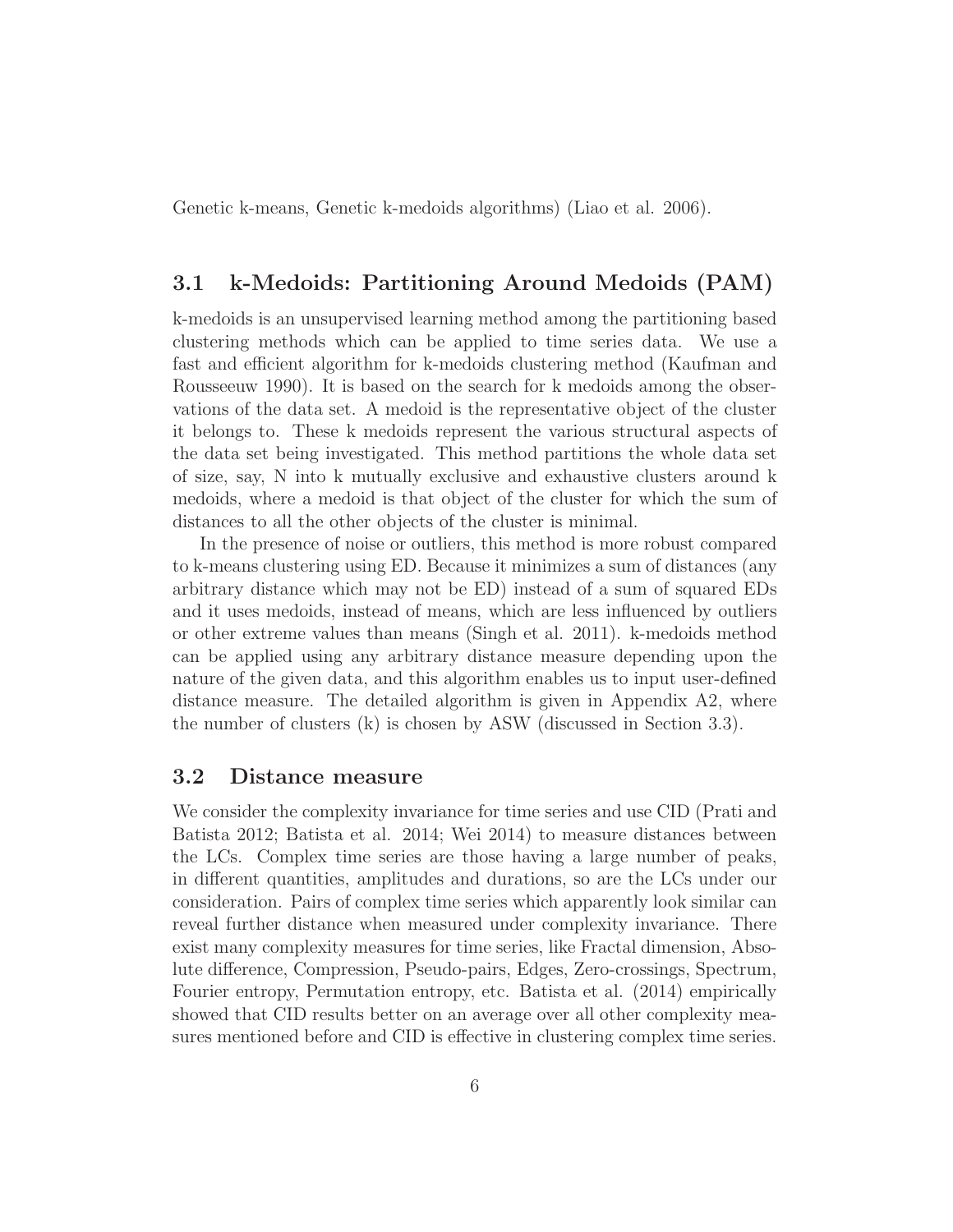We adopted CID to compute the distances between time series, because the observed LCs over phase show considerable complexity in terms of the Complexity Estimate defined in [\(2\)](#page-6-0). Moreover, CID can be computed in linear time, has no parameters, is easily interpretable, considers the relative complexity of time series, and hence improves the clustering accuracy.

For our data we have compared the clustering results obtained through CID, ED and DTW in combination with k-medoids clustering method, in terms of ASW (see, Section 3.3), and shown that CID outperformed the other two (see, Fig. [1\)](#page-21-0).

Here CID between two time series X with values  $x_1, x_2, \ldots, x_n$  and Y with values  $y_1, y_2, \ldots, y_n$  corresponding to time points  $t = 1, 2, \ldots, n$ , is defined as

$$
CID(X, Y) = ED(X, Y) \times CF(X, Y), \tag{1}
$$

where CF is a Complexity Correction factor given by

$$
CF(X, Y) = \frac{\max(CE(X), CE(Y))}{\min(CE(X), CE(Y))},
$$

with the following Complexity Estimate of time series  $X$ 

<span id="page-6-0"></span>
$$
CE(X) = \sqrt{\sum_{t=1}^{n-1} (x_t - x_{t+1})^2};
$$
\n(2)

and

$$
ED(X, Y) = \sqrt{\sum_{t=1}^{n} (x_t - y_t)^2}.
$$

There are various versions of DTW in the literature (Rabiner and Juang 1993; Keogh and Ratanamahatana 2005; Giorgino 2009; Cassisi et al. 2012), ours is defined as follows. Consider two time series X with values  $x_1, x_2, \ldots, x_m$ and Y with values  $y_1, y_2, \ldots, y_n$  corresponding to time points  $t = 1, 2, \ldots, m$ and  $t = 1, 2, ..., n$  respectively. Dynamic Time Warping finds the warping path  $W = w_1, w_2, ..., w_l, ..., w_L$  of contiguous elements on the local distance matrix, whose  $(i, j)^{th}$  element is  $d(X_i, Y_j) = |X_i - Y_j|, i = 1, 2, ..., m, j =$  $1, 2, ..., n$ , such that  $w_l = (i_l, j_l) \in \{1, 2, ..., m\} \times \{1, 2, ..., n\}, l = 1, 2, ..., L, \max(m, n) \leq$  $L < m + n - 1$ , satifies the following conditions, 1) Boundary conditions:  $w_1 = (1, 1), w_L = (m, n),$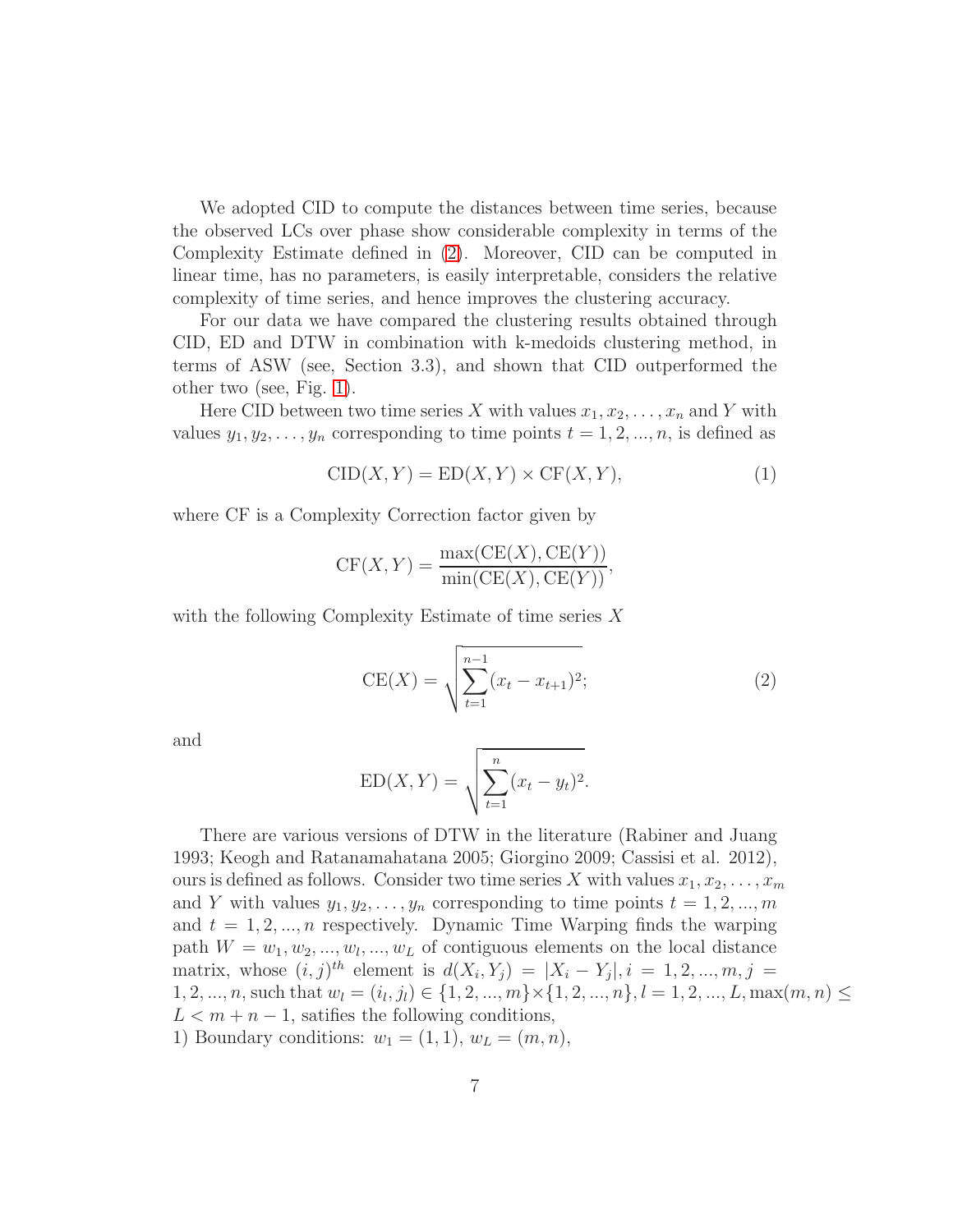2) Continuity: For  $w_{l+1} = (i_{l+1}, j_{l+1})$  and  $w_l = (i_l, j_l), i_{l+1} - i_l \leq 1$  and  $j_{l+1} - j_l \leq 1$  for all  $l = 1, 2, ..., L - 1$ , and

3) Monotonicity: For  $w_{l+1} = (i_{l+1}, j_{l+1})$  and  $w_l = (i_l, j_l), i_{l+1} - i_l \geq 0$  and  $j_{l+1} - j_l \geq 0$  for all  $l = 1, 2, ..., L - 1$ .

Now, DTW which is an optimal path between  $X$  and  $Y$  under the stated restrictions is defined as,

$$
\mathrm{DTW}(X,Y) = \min\bigg(\sqrt{\sum_{l=1}^{L} w_l}\bigg).
$$

Dynamic programming can be used to effectively find this path by evaluating the recursive function given below (for details, see, Giorgino 2009 and references therein),

$$
g[i, j] = \min\left(g[i, j - 1] + d(X_i, Y_j), g[i - 1, j - 1] + 2 d(X_i, Y_j),\right)
$$

$$
g[i - 1, j] + d(X_i, Y_j)\right), i = 1, 2, ..., m, j = 1, 2, ..., n.
$$

In our study,  $m = n$  and ED is a particular form of DTW with  $w_l =$  $(i_l, j_l), i = j = l.$ 

#### 3.3 Silhouette Width

Partitioning methods like k-medoids require that the number of clusters (i.e. k) be given by the user. Here the optimum value of k is chosen from ASW (Rousseeuw et al. 1987), shown in Table [1,](#page-17-0) which accounts for the efficacy of the cluster analysis and hence is used as an accuracy measure. For each observation i, the Silhouette Width (SW)  $s(i)$  (see, Appendix A3) lies from -1 to 1. Observation with a large positive  $s(i)$  (close to 1) is very well clustered,  $s(i)$  around 0 means that the observation lies between two clusters, and observation with a small negative  $s(i)$  (near -1) is probably placed in the wrong cluster. ASW for the data set is the average SW over all i. ASW is calculated for a range of values of  $k = 2, 3, 4, \dots$ , etc and the value of k is chosen for which ASW is maximum. For the present situation, ASW for various values of k is documented in Table [1,](#page-17-0) which indicates optimum value of k is 2.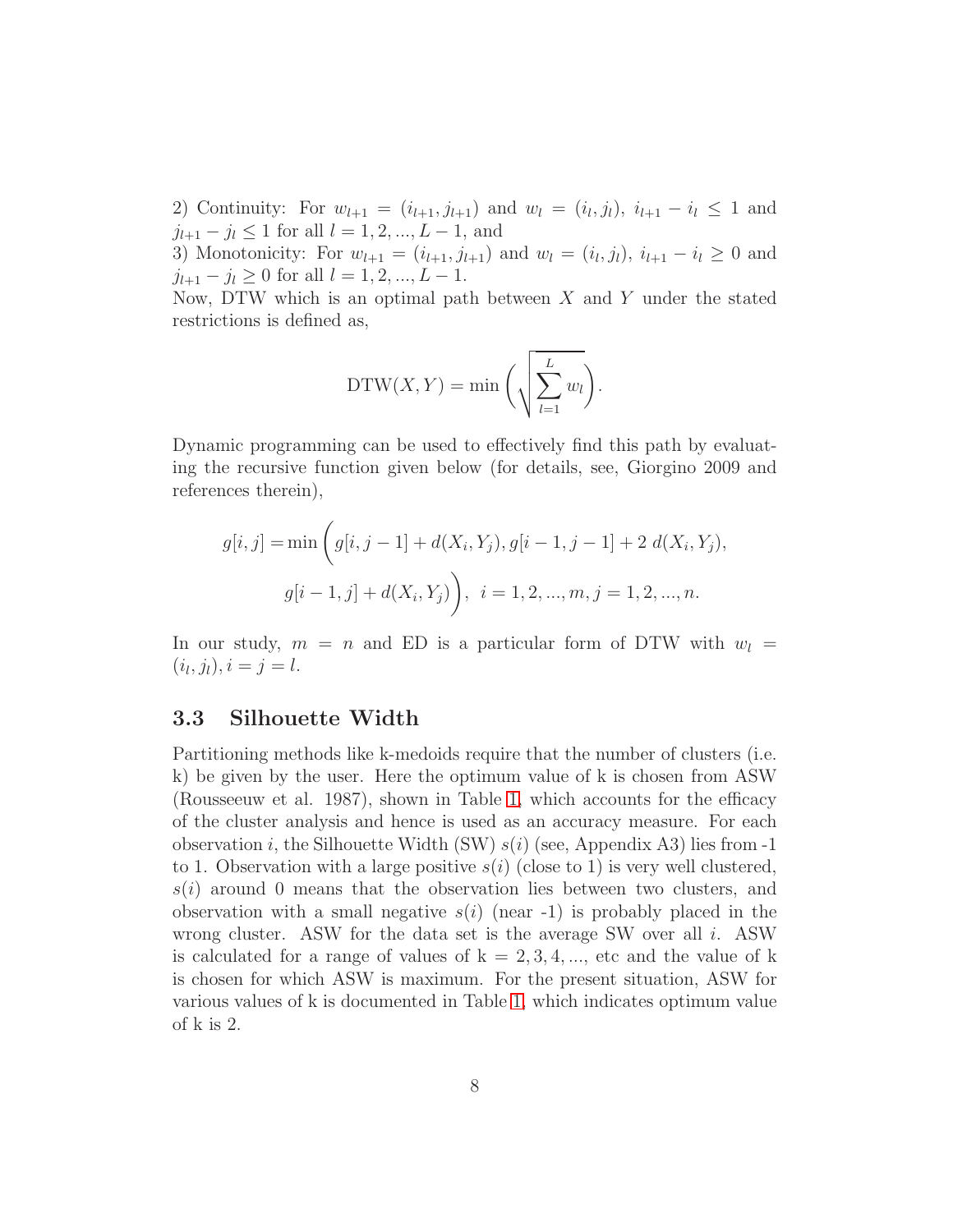The Silhouette plot (Rousseeuw et al. 1987) gives a graphical representation of SW of each of the members belonging to individual clusters. The grey shade indicates the SW of an observation, i.e. here an interpolated LC over phase [0, 1] using which the clustering is performed, arranged in descending (from top to bottom) order for individual clusters (see, Fig. [2](#page-22-0) corresponds to k-medoids clustering method through CID for  $k = 2$ ). From the figure it is clear that all the LCs in cluster 1 have positive SWs with most LCs having significantly high SW values (i.e. very well clustered) and all LCs except a few in cluster 2 have positive SWs with most of them having quite high positive SWs (i.e. well clustered), indicate that the tightness of individual clusters and separation between the two clusters are significant. ASW for cluster 1, cluster 2 and the whole data set are computed as 0.77, 0.51, 0.68, respectively, show that the data is quite well clustered.

## 4 Result and discussion

We compare k-medoids clustering method through CID with other existing methods in the literature, which have been successfully used for unsupervised classification of Es. We apply very popular DBSCAN method (Kochoska et al. 2017), with distance measure CID and parameters  $\epsilon = 0.5$  and  $MinPts = 5$ , to the interpolated phase series. But it fails to identify the clustering nature in the data set, and results in only one group of size 253 with 1065 variable stars assigned as noise points. If we consider the noise points as a separate group (Kochoska et al. 2017), then also it gives a poor discrimination with ASW equals to 0.24. Again we transform the interpolated series into two-dimensional data through t−SNE technique (Kirk et al. 2016; Kochoska et al. 2017), where the distance between the LCs is measured by CID, and apply DBSCAN ( $\epsilon = 0.5$ ,  $MinPts = 5$ ) with ED to this transformed data. This method also fails to reveal the inherent groups, showing five scattered clusters of sizes 5 to 7 and 1291 noise points. While our method, robust against noise and outliers, exposes physically interpretable clusters from the linearly interpolated series with significant accuracy.

Two clusters, denoted by k1 and k2, consisting of 838 and 480 variable stars respectively, are found through k-medoids clustering with CID, irrespective of their subjective classification (see, Table [2\)](#page-18-0). Template LCs of the clusters are displayed in Fig. [3](#page-23-0) and Fig. [4.](#page-24-0) Cluster-wise representative LCs, i.e. two sets of observed LCs, shown in Fig. [5](#page-25-0) and Fig. [6,](#page-26-0) indicate their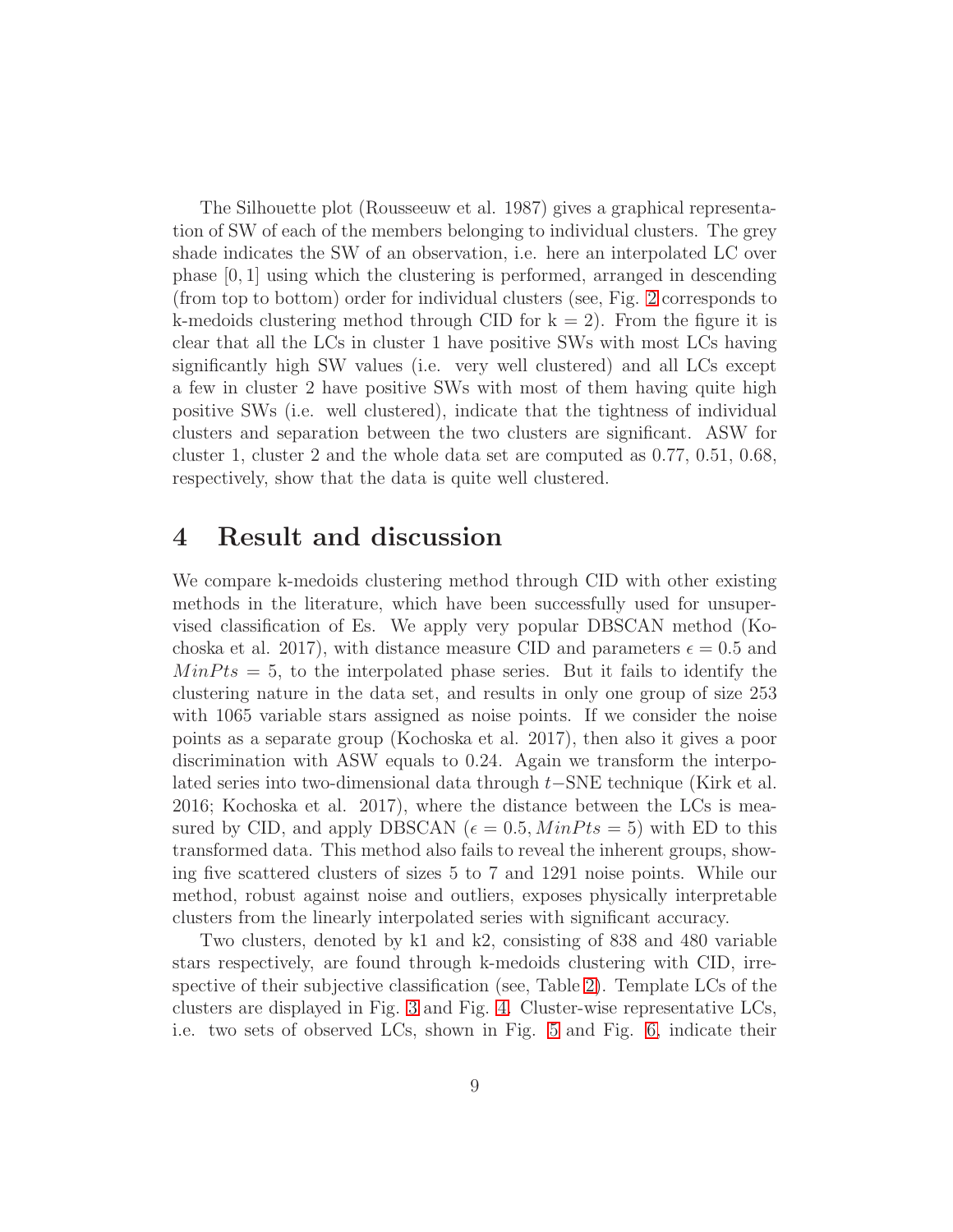similarity with the template LCs of the clusters they are classified to. The average properties of the clusters are reported in Table [3.](#page-19-0) We also check the superiority (see, Table [1\)](#page-17-0) and the robustness (see, Table [4\)](#page-20-0) of our method by comparing it with k-means clustering applied to linear features (Modak et al. 2017), extracted from the interpolated series in terms of the first ten principal components describing more than 80% variation in the series. It can be seen that k-means clustering also hints at two optimal groups in the variable stars (see, Table [1\)](#page-17-0), namely c1 and c2, whose template LCs are shown in Fig. [7.](#page-27-0) Figs [3](#page-23-0) and [7](#page-27-0) indicate the similarity between c1 and k1, and c2 and k2. Also Tables [3](#page-19-0) and [4](#page-20-0) show that the average parameter values, except for B-I, are comparable for the two groups obtained from two different methods, whereas Table [1](#page-17-0) suggests our method performs the clustering with significantly higher accuracy in terms of ASW (i.e. with much larger value of ASW). Hence further astrophysical analyses of the groups are carried out based on the results obtained from k-medoids clustering.

Figures  $3 - 6$  $3 - 6$  and Table [3](#page-19-0) indicate that in k1 (red LCs), the average time period is larger and the variation of LC between the two minima is less compared to those in k2 (black LCs). These indicate that k1 system consists of stars which form a more or less detached or semidetached system. Also the depths of the two minima of LCs for k1 are smaller compared to those for k2. This indicates k1 systems have a less massive secondary, whereas the masses are comparable for k2 systems. The colour-magnitude diagram (Fig. [8\)](#page-28-0), the colour histograms (Fig. [9](#page-29-0) and Fig. [10\)](#page-30-0) and Table [3](#page-19-0) show that k1 systems are bluer, i.e. have temperature higher than those of k2 systems. So k1 systems belong to early and k2 systems belong to late spectral types.

In this respect it is worthwhile to mention that classification of Es has been performed by many authors, e.g. Sarro et al. (2006), Malkov et al. (2007), Prša et al. (2008), Matijevič et al. (2012), Kirk et al. (2016), etc. Sarro et al. (2006) classified 81 Es using neural networks, which fall in Bayesian ensemble and hence are model-based, and compared their various properties, e.g. mass, period, separation, etc. The groups found have a high degree of superposition with respect to the above-mentioned parameters (e.g. total mass versus orbital separation). But the present work, first of all, is a nonparametric classification scheme, and there is a well-defined distinction between the LCs of the two groups of Es, both from the aspects of their average LCs and representative LCs. Also the parameters regarding several magnitudes, colours and period are distinctly different for the two groups (e.g. the period is almost double in k1 compared to k2). In addition, the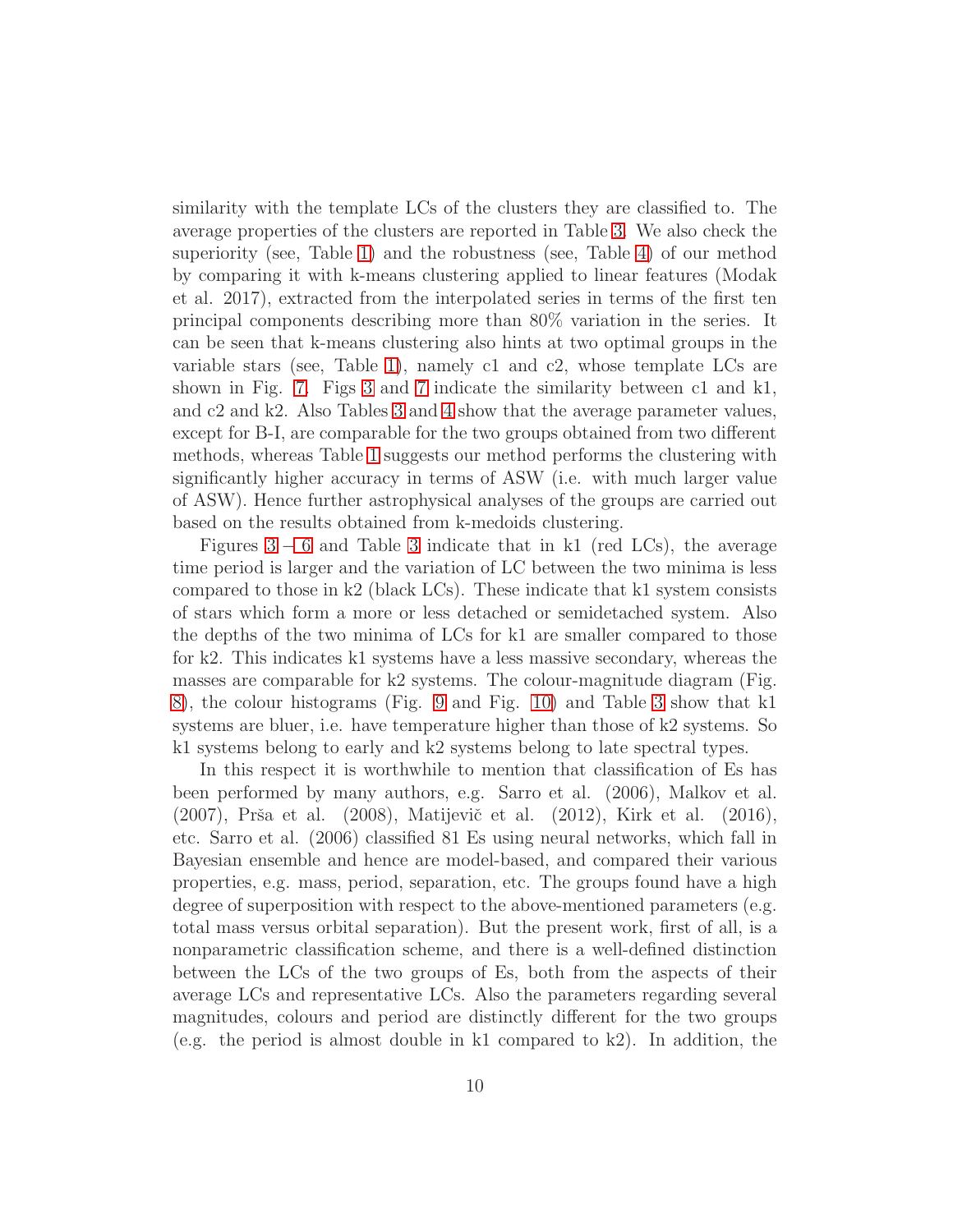size of our data set is much larger. Finally Sarro et al. (2006) concluded that LC classification, like we perform, is always better than the classification with respect to the parameters derived from the LCs. Malkov et al. (2007) classified a new catalogue of 6330 Es on the basis of several observable parameters depending on the LCs. Though the size of the data set is larger than the present one, but the classification is subjective and restricted by several assumptions unlike our method. Prša et al. (2008) classified the parameters of Es, derived from 10,000 synthetic LCs and 50 real LCs of Es, by artificial neural network (ANN) method. In contradistinction to them, our nonparametric method is solely based on the observed LCs rather than the parameters derived from the synthetic LCs. In our case, the number of classes of Es is found scientifically, whereas they made use of subjectively presumed five classes of Es and the properties of each class are predicted through ANN by artificially best reproducing parameters. Matijevič et al. (2012) used dimension reduction technique based on LLE algorithm, and found that the projection onto a two-dimensional space can preserve the local geometry. This is somewhat consistent with our findings as we also objectively obtain two groups of Es, but finally their groups reduce to a single parameter equivalent to "detachedness" of the binaries and their method is a dimension reduction technique rather than a classification scheme. Kirk et al. (2016) classified about 2,00,000 observed LCs of Es by LIE method, but they also discussed the properties of the classes through dimension reduction technique and assuming the number of classes of Es as prerequisite. Hence, in the present work, we use k-medoids algorithm in a multidimensional space, which is a classifier (for given the number of classes, i.e. k) rather than a dimension reduction technique, and does not adopt any model assumptions unlike the previous works and is completely nonparametric. We also show statistically that k-medoids is better compared to other classifiers. Overall, our k-medoids method has the following merits over the possible competitors.

- Real LCs are used.
- Parameters derived from the LCs are not used.
- Nonparametric approach (i.e. not model-based) is adopted.
- Number of groups of Es is unknown at the initial point (i.e. the algorithm can be used for both clustering or unsupervised classification, and classification).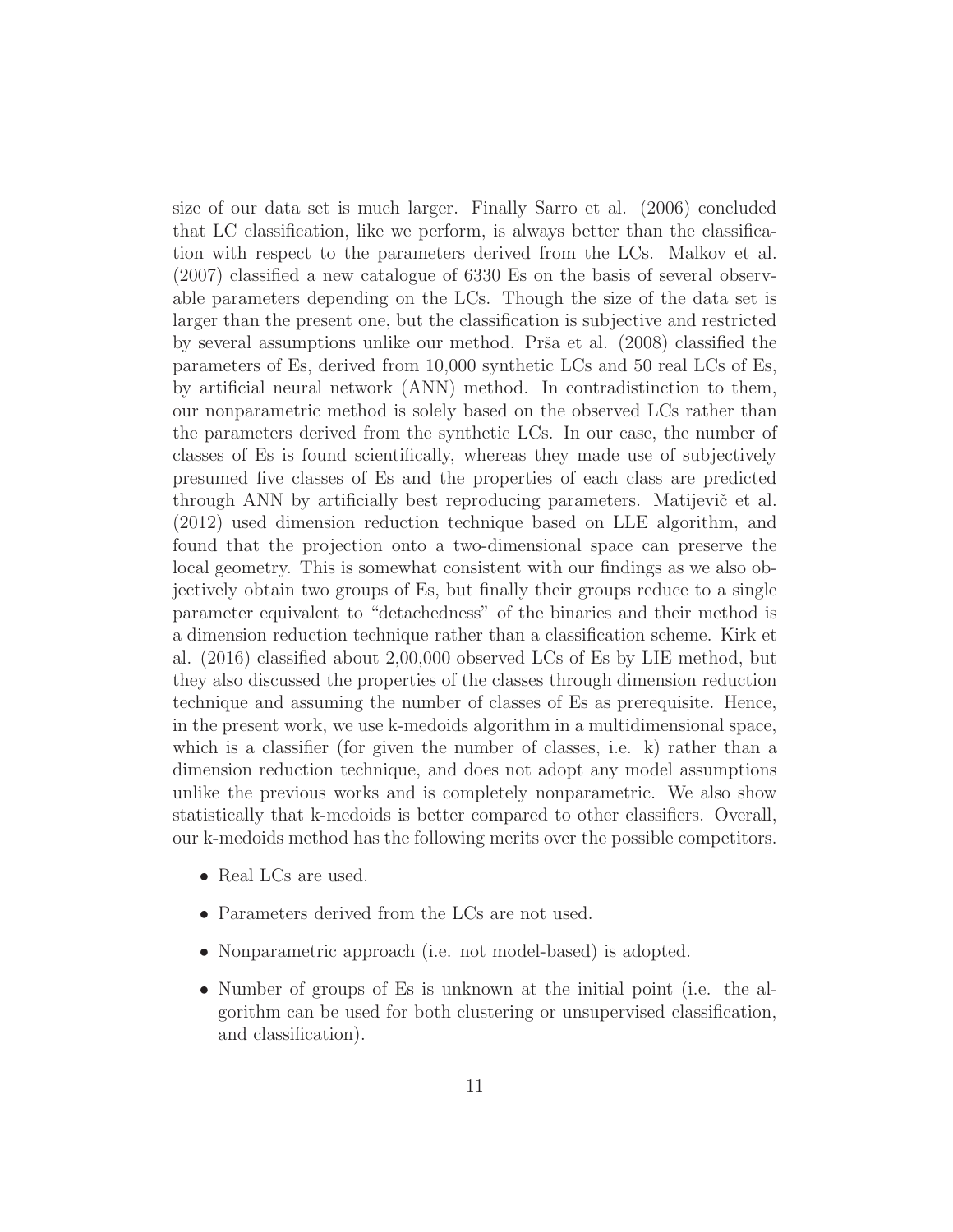• The algorithm is a classifier in a multidimensional space, in our case the relative R-band magnitude at each phase point corresponds to a dimension.

# 5 Conclusion

We have classified 1318 LCs of eclipsing binaries along with some possible pulsating stars in the Galaxy which lie primarily along the spiral arms. k-medoids method in combination with CID has been employed for crossverification of the subjectively classified variable stars (Miller et al. 2010), gives rise to two clusters k1 and k2, where the resulting clustering has been assessed as quite good in terms of ASW. We observe that k1 consists of all three categories EB, EW and PUL in very close number, whereas the number of EA is comparatively small. In contrast, k2 is significantly dominated by EW over EA, EB and PUL (see, Table [2\)](#page-18-0). So our objective method results in classification which is independent of the so-called subjective classification, consisting primarily of two types of eclipsing binaries. It indicates there is probably no pulsating stars in the present data set, otherwise the method must have resulted in a separate group of pulsating stars. In k1, the systems are bluer and consist of stars with unequal mass, whereas the systems in k2 are redder and consist of stars with comparable mass.

# 6 Appendix

### 6.1 A1: Phase computation, Interpolation and Binning

As there are different lengths of the LCs having values at different time points, comparison of the LCs are only possible in terms of observations over each cycle. To tell exactly what the shape of a cycle is, all the cycles could be superimposed on top of each other. Hence each data point can be plotted, but instead of plotting the time, we would like to plot "how far it is into the cycle". That way, all the cycles will be "folded" on top of each other, and we may have enough data to give us an accurate picture of what the cycle looks like. For a LC "how far it is into the cycle" is termed as its phase. So if the period of a star is known, and constant, it is possible to define phase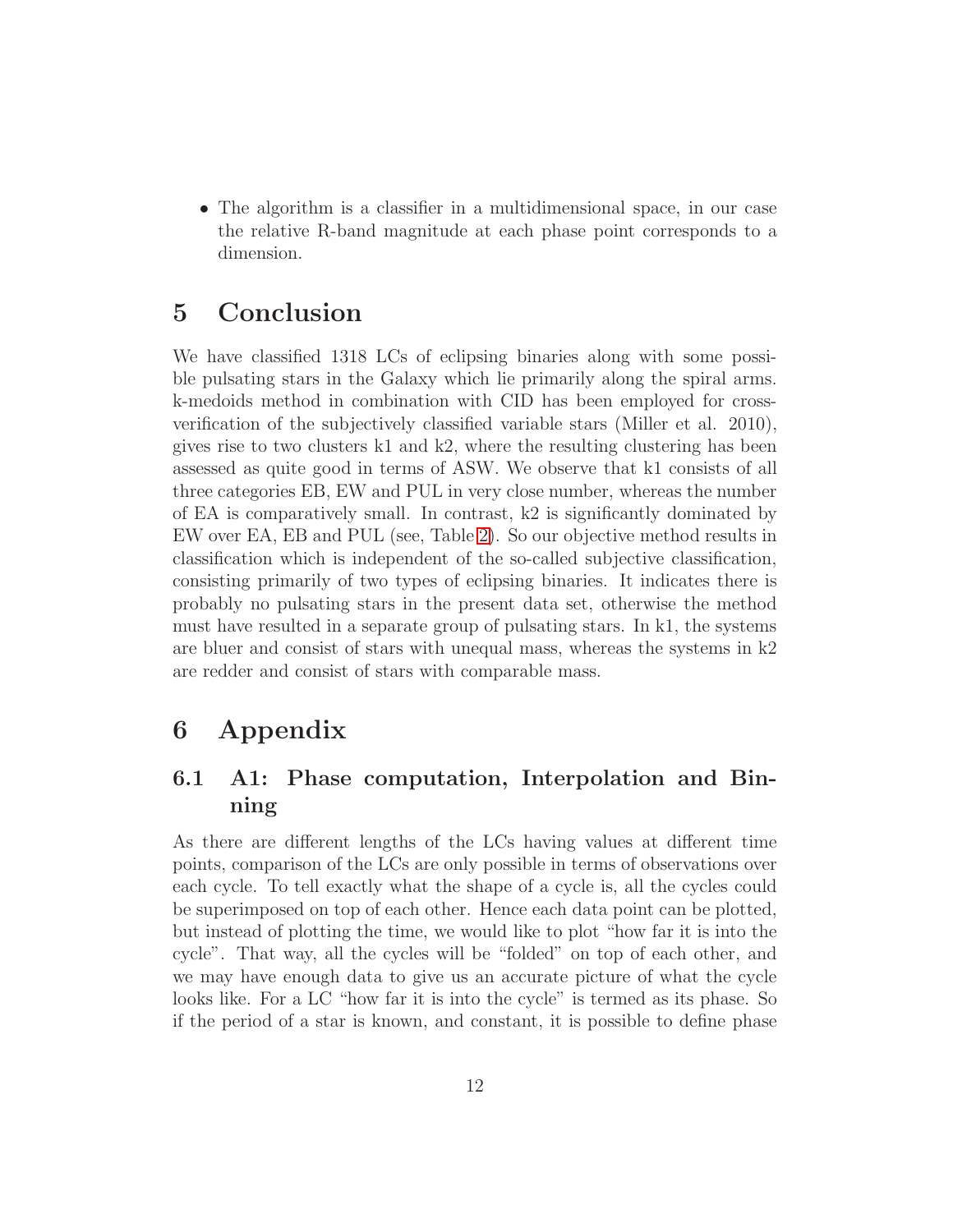(Percy 2007)- the fraction of the star's variability cycle which has elapsed. The phase is defined as,

<span id="page-12-0"></span>decimal portion of 
$$
[(t - t_0)/P]
$$
, (3)

where  $t$  is the time of the measurement of the star, here in HJD;  $t_0$  is an arbitrary epoch - usually a time of maximum or minimum brightness, here the time of the first observed maximum; and P is the period of the star, here in days.

A graph of observed magnitude versus corresponding phase is called a phase diagram. Phase diagram for phase ranging from 0.0 to 1.0 shows one complete cycle of the corresponding star. A phase of 0 is the same as a phase of 1,  $-1$  or 2. The standard phase (as given in equation  $(3)$ ), always lies between 0 and 1, subtracting 1 gives the previous-cycle phase within -1 and 0, or adding  $+1$  gives the next-cycle phase within 0 and 2.

Linear Spline or Piecewise Linear Interpolation is a famous time series segmentation method (Cassisi et al. 2012), which can be simply implemented to approximate astronomical time series. We also considered different cubic splines (Fritsch and Carlson 1980; Hyman 1983; Dougherty et al. 1989). In our situation, linear spline is preferred over cubic splines as cubic model fitting turned out to be inappropriate to our data set.

For clustering these time series, using the distance measure under consideration (discussed in Section 3.2), we need to get a full cycle over phase 0 to phase 1 for each LC having values at the same and equidistant phase points. For this purpose we performed the following steps:

i) Using equation [\(3\)](#page-12-0), the time points are converted into phases. It results in 1318 LCs of different lengths, at different phases, over different phase ranges. For the  $i^{th}$  LC, we get non-equidistant phase points from phase 0 to phase  $p_i$ (close to 1 but  $\langle 1 \rangle$ , where  $p_i = \text{maximum of standard phases}$ , available for the  $i^{th}$  LC,  $i = 1, 2, ..., 1318$ .

ii) For all the LCs, we have observations over phase interval  $[0, p_i] \in [0, 1)$ , provided values of  $p_i$  are different for all i. Here we do not use any extrapolation techniques as it involve larger uncertainty compared to interpolation, so to interpolate the series over phase [0,1], we extend the phase interval of the  $i^{th}$  LC to  $[0, p_i + 1] \in [0, 2), i = 1, 2, ..., 1318$ , by adding  $+1$  to the standard phases (computed in step (i)) and apply linear interpolation technique (described in step (iv)) to the observations over this extended phase interval. iii) In our data set, length of the given LCs varies from 130 to 264, except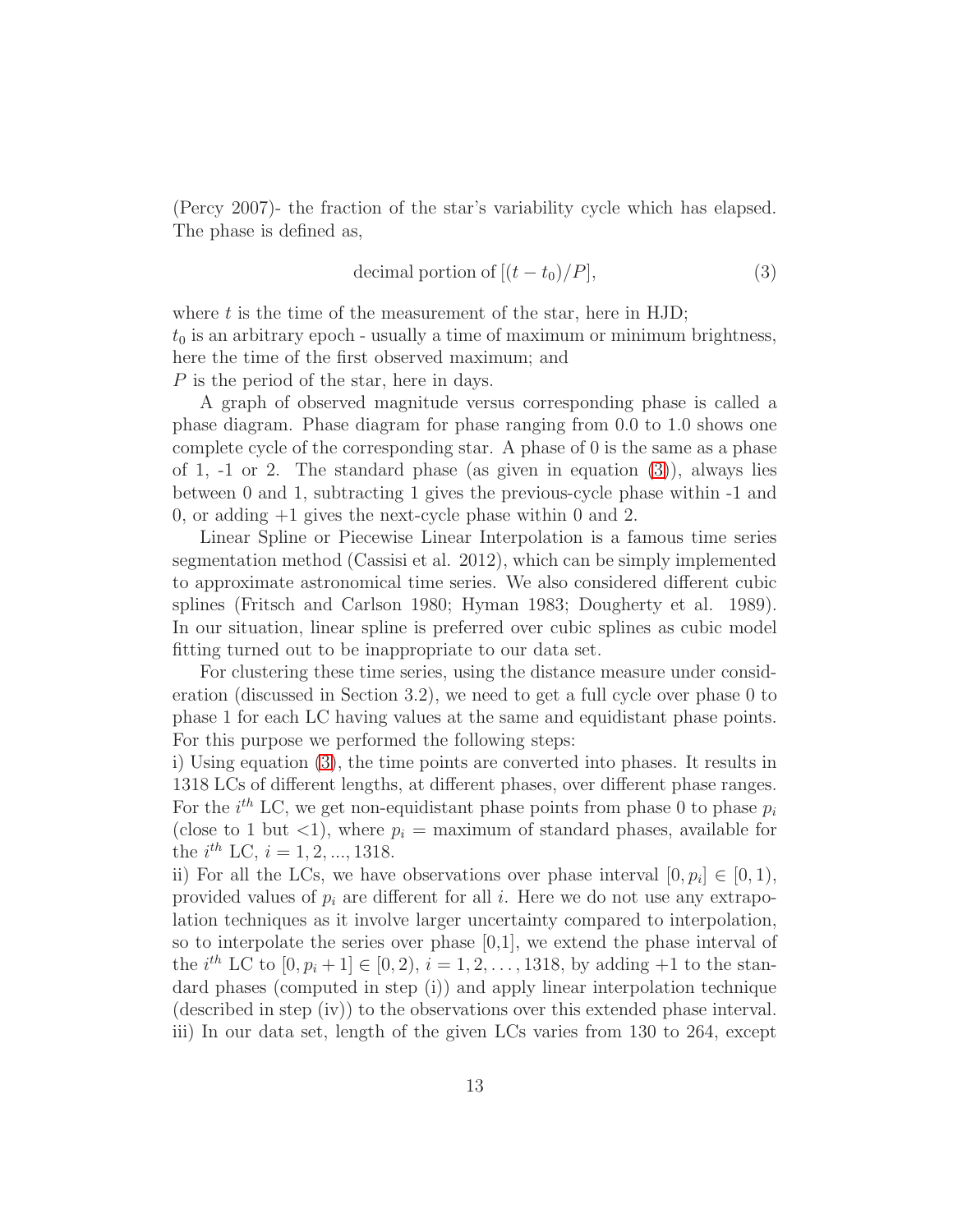one LC of length 5. For the analysis, we need LCs of equal length (say,  $l_*$ ), which are equidistant over the phase interval [0,1]. Now, we fix this  $l_* = 272$ empirically, so that there is no loss of information (as  $l_* > 264$ ) and a length of 272 is not too large to increase the computational burden. Also, the error in linear interpolation decreases with the increase in  $l_*$ , provided  $l_*$  should not be large enough to bring about considerable error for the under-sampled series. Here all the LCs (except one) have lengths at least equal to 130 with most of them having lengths close to 272, so  $l_* = 272$  does not cause significant error in approximating the series of lower lengths.

iv) Finally, piecewise linear interpolation is applied to the observations at the phases (computed in step (ii)) to obtain observations at  $272$  equidistant phase points over the phase interval [0,1], using the following Linear Spline (Press et al. 1992):

Given a tabulated function  $y_i = y(x_i)$ ,  $i = 1, 2, ..., N$  with  $x_i < x_{i+1}$  for  $i = 1, 2, ..., N-1$ , a linear spline is successive linear interpolations through the data points, i.e. it is a continuous piecewise degree-1 polynomial. The interpolating function joins  $N-1$  linear functions of the form  $f_i(x) = a_i y_i + b_i y_{i+1}$ ,  $x \in [x_i, x_{i+1}]$ , Here  $a_i$  and  $b_i$  are constants, and (a)  $f_i(x_i) = y_i$ , (b)  $f_i(x_{i+1}) =$  $y_{i+1}$ . So,  $a_i = \frac{x_{i+1}-x_i}{x_{i+1}-x_i}$  $\frac{x_{i+1}-x}{x_{i+1}-x_i}$  and  $b_i = 1 - a_i = \frac{x-x_i}{x_{i+1}-x_i}$  $\frac{x-x_i}{x_{i+1}-x_i}$ ,  $i=1,2,...,N-1$ .

### 6.2 A2: k-Medoids: Partitioning Around Medoids (PAM)

We use the "PAM" algorithm for k-medoids clustering method (Kaufman and Rousseeuw 1990). The initial choice of k-medoids is quite important in the success of the output of the method. So it is vital not to choose them arbitrarily or subjectively. This algorithm takes care of this aspect. The algorithm consists of two phases. In the first phase, called BUILD, initial k-medoids are chosen such that the sum of the distances of all the objects in the data set from the first medoid is as small as possible, the sum of the distances of all the previously non-selected (i.e. non-medoid) objects in the data set from the second medoid is as small as possible, and so on. The algorithm is given below:

Firstly, choose the object of the data set for which the sum of the distances to all the other objects of the data set is minimal. Subsequently, at each step another object is selected such that the objective function is decreased as much as possible. To get this object, the following steps are carried out (Kaufman and Rousseeuw 1990):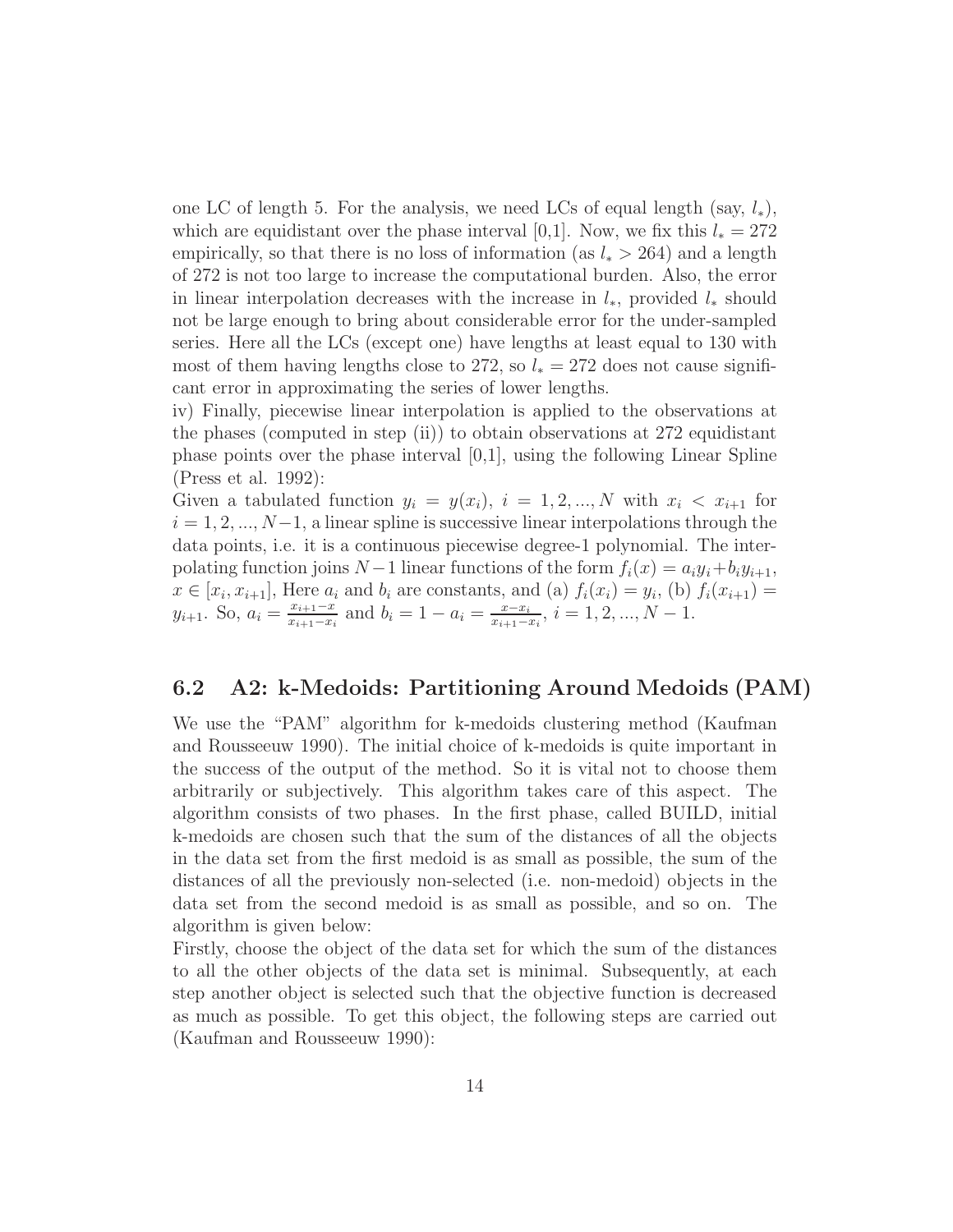1. Consider an object i which has not yet been selected.

2. Consider a non-selected object j and calculate the difference between its distance  $D_j$  with the most similar previously selected object, and its distance  $d(i, i)$  with object i.

3. If this difference is positive, object  $j$  will contribute to the decision to select object i. Therefore we calculate

$$
C_{ij} = \max(D_j - d(i, j), 0).
$$

j

4. Object i is selected for which the total gain  $\Sigma$  $C_{ij}$  is the maximum.

This process stops when k objects have been selected as initial medoids.

In the second phase of the algorithm, called SWAP, we try to improve the clustering by improving the set of k medoids. We consider all pairs of objects  $(i, h)$  for which object i has been selected as medoid and object h has not, and we consider the swap when object  $i$  is no longer selected as medoid but object  $h$  is. Here we improve medoids so as to minimize the sum of the distances of the objects in the cluster from the cluster medoid. To calculate the effect of a swap between  $i$  and  $h$  on the value of the clustering, the following calculations are carried out (steps 1 and 2):

1. Consider a non-selected object j and calculate its contribution  $C_{jih}$  to the swap:

a. If j is more distant from both i and h than from one of the other medoids,  $C_{jih}$  is zero.

b. If j is not further from i than from any other selected medoid  $(d(j, i) =$  $D_i$ , two situations must be considered:

b1.  $j$  is closer to  $h$  than to the second closest medoid

$$
d(j, h) < E_j
$$

where  $E_j$  is the distance between j and the second most similar medoid. In this case the contribution of object  $j$  to the swap between objects  $i$  and  $h$  is

$$
C_{jih} = d(j, h) - D_j.
$$

b2. j is at least as distant from h as from the second closest medoid

$$
d(j, h) \ge E_j.
$$

In this case the contribution of object  $j$  to the swap is

$$
C_{jih} = E_j - D_j.
$$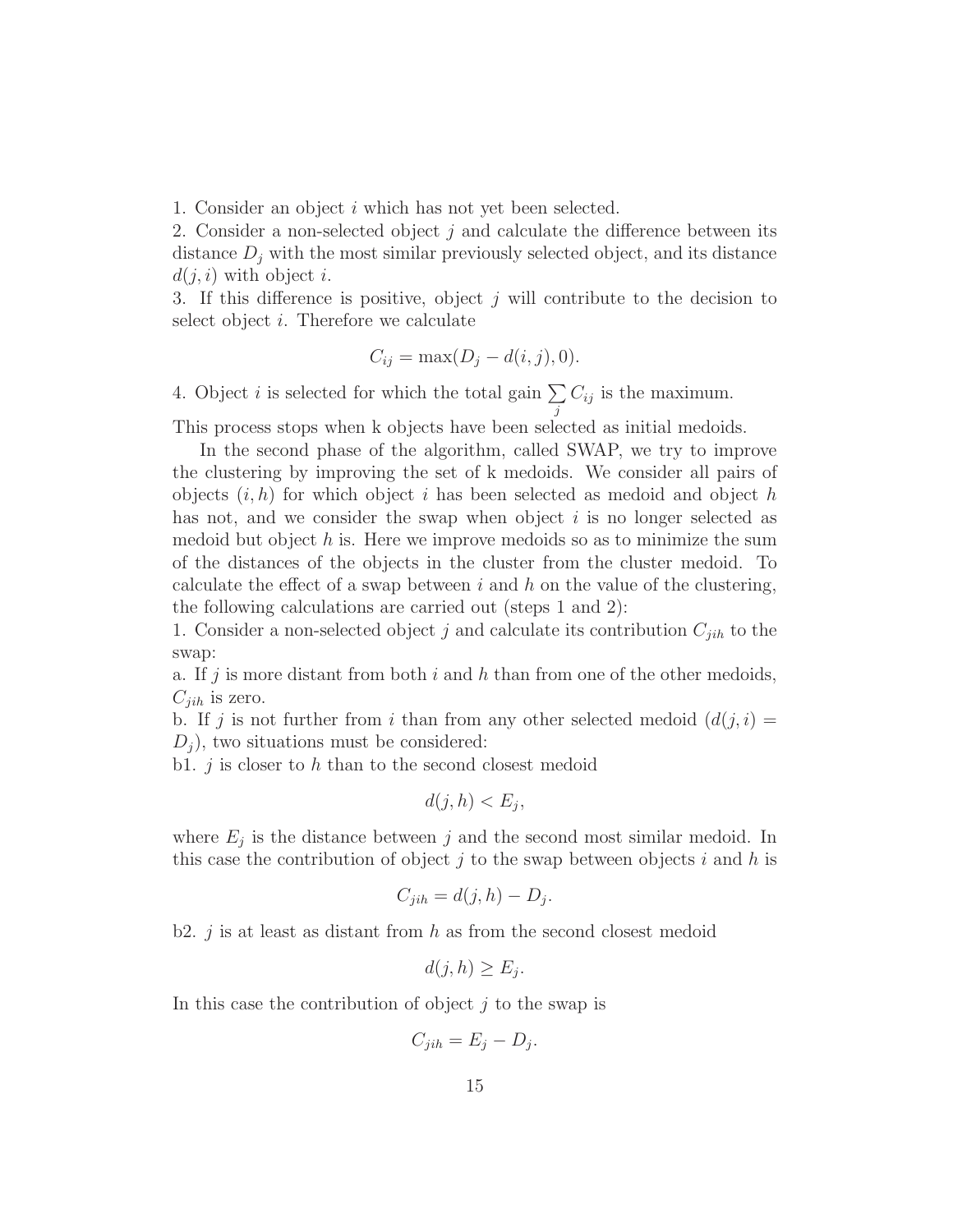It should be observed that in situation b1 the contribution  $C_{jih}$  can be either positive or negative depending on the relative position of objects j, h and i. Only if object j is closer to i than to  $h$ , the contribution is positive, which indicates that the swap is not favorable from the point of view of object  $j$ . On the other hand, in situation b2 the contribution is always positive because it cannot be advantageous to replace  $i$  by an object  $h$  further away from  $j$ than from the second closest medoid.

c. j is more distant from object i than from at least one of the other medoids but closer to h than to any medoid. In this case the contribution of j to the swap is

$$
C_{jih} = d(j, h) - D_j.
$$

2. Calculate the total result of a swap by adding the contributions  $C_{jih}$ :

$$
T_{ih} = \sum_{j} C_{jih}.
$$

In the next steps it is decided whether to carry out a swap.

3. Select the pair  $(i, h)$  which minimizes  $T_{ih}$ .

4. If the minimum  $T_{ih}$  is negative, the swap is carried out and the algorithm returns to step 1. If the minimum  $T_{ih}$  is positive or 0, the value of the objective cannot be decreased by carrying out a swap and the algorithm stops.

It is noteworthy that as all potential swaps are considered, the results of the algorithm do not depend on the order of the objects in the input file (except in case some of the distances between objects are tied). The number of desired clusters (i.e. k) is required to be specified in advance. This algorithm instantly computes ASW (discussed in Section 3.3) for different values of k and helps us choose the number of clusters. It provides a novel graphical display, the Silhouette plot (Rousseeuw 1987) (discussed in Section 3.3).

#### 6.3 A3: Silhouette Width

For each observation i, the Silhouette Width (SW)  $s(i)$  is defined as follows (Rousseeuw et al. 1987):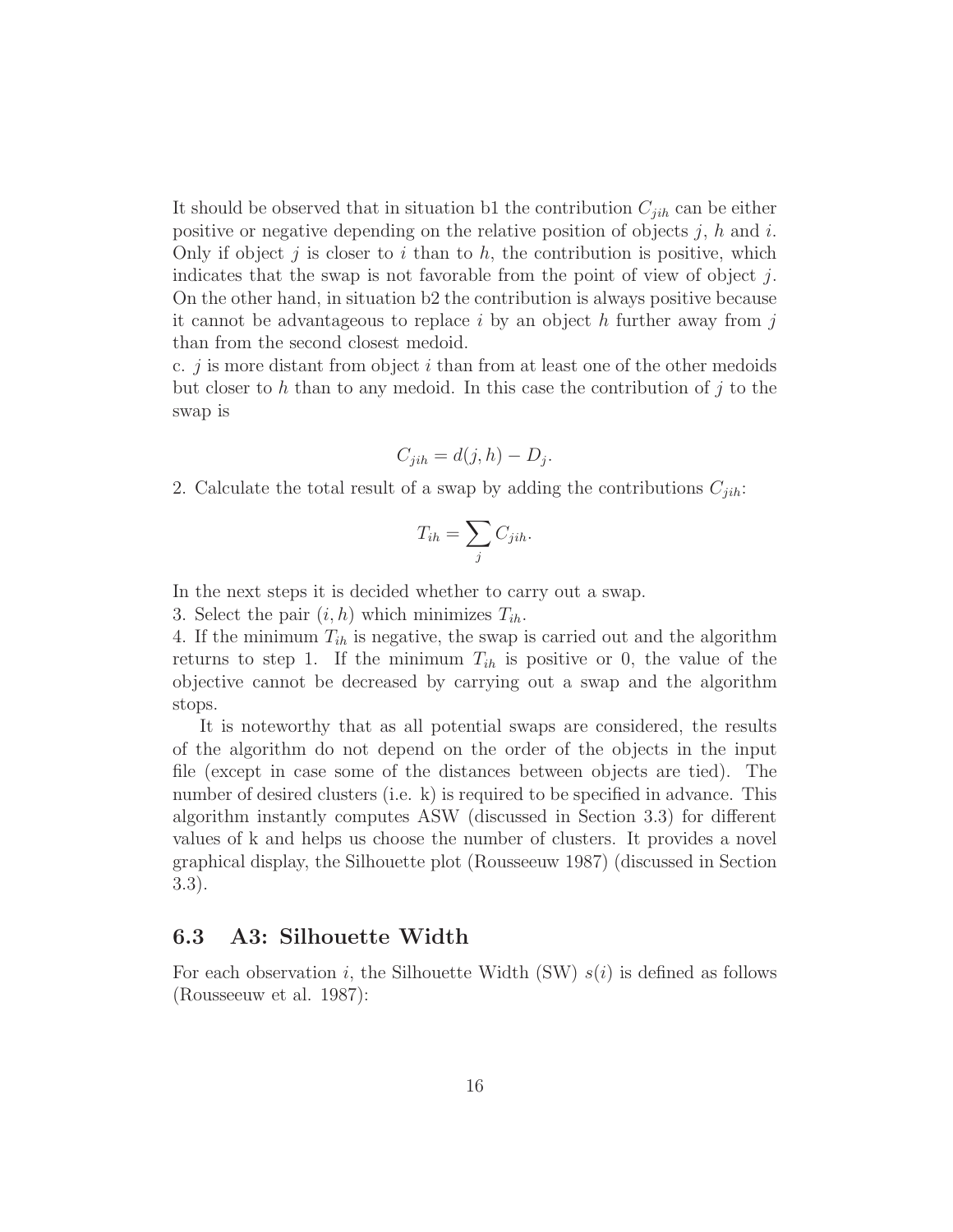### $a(i)$  = the average distance between i and all other points of the cluster to which  $i$  belongs.

If  $i$  is the only observation in its cluster,

$$
s(i) = 0.
$$

For all other clusters  $C$ ,

$$
d(i;C) =
$$
 the average distance of *i* to all observations of C.

The smallest of these  $d(i; C)$  is,

$$
b(i) = \min_C d(i; C).
$$

This can be seen as the distance between  $i$  and its "neighbor" cluster, i.e. the nearest one to which it does not belong. Now, the number  $s(i)$  is obtained by combining  $a(i)$  and  $b(i)$  as follows:

$$
s(i) = \begin{cases} 1 - \frac{a(i)}{b(i)} & if \quad a(i) < b(i), \\ 0 & if \quad a(i) = b(i), \\ \frac{b(i)}{a(i)} - 1 & if \quad a(i) > b(i). \end{cases}
$$

It is possible to write this in one formula:

$$
s(i) = \frac{b(i) - a(i)}{\max(a(i), b(i))}.
$$

It is clear that

$$
-1 \le s(i) \le 1.
$$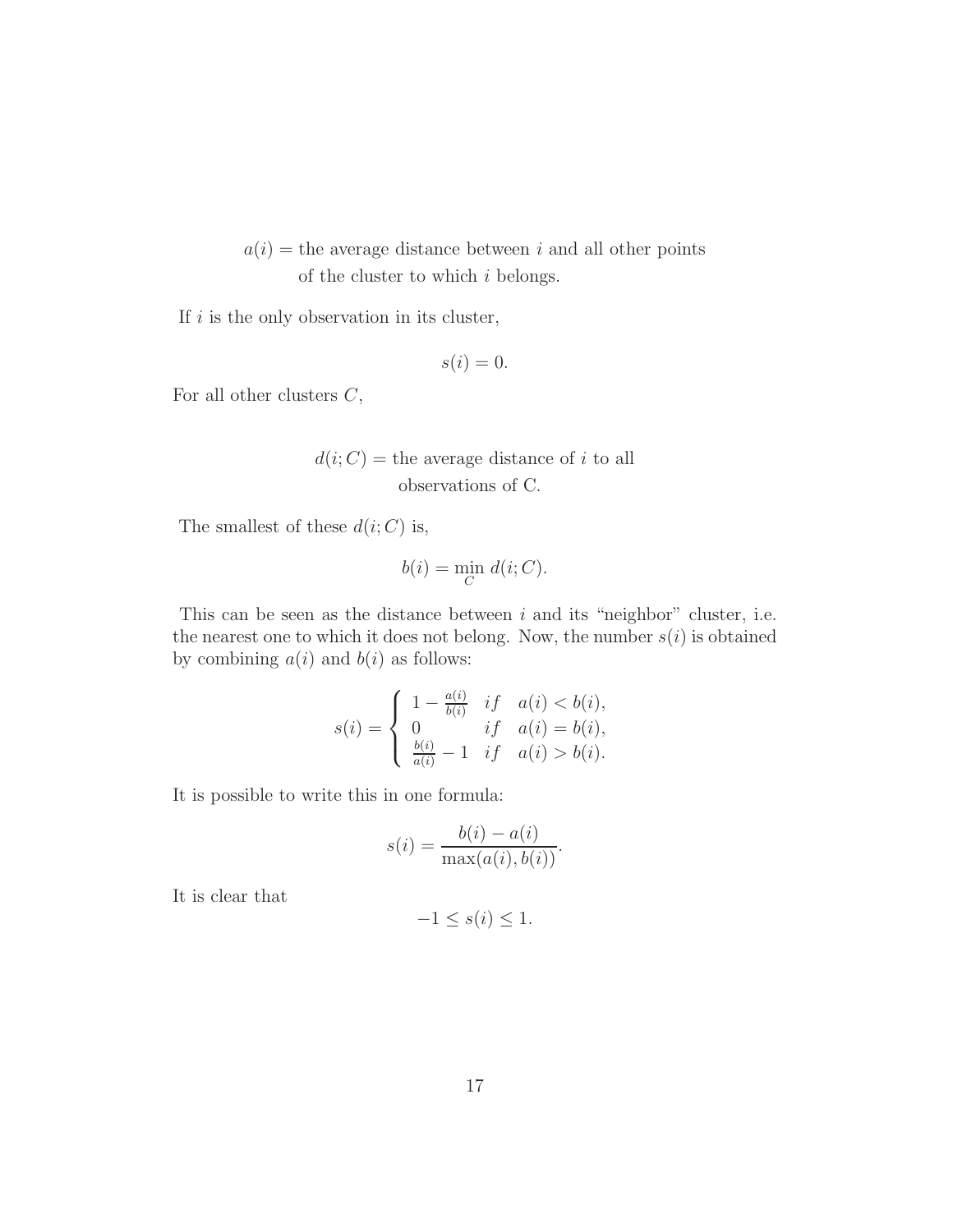<span id="page-17-0"></span>Table 1: The Average Silhouette Width  $(ASW \times 10^2)$  for different number of clusters (k)

| k.             | $\text{ASW}_{k-mediateded}$ | $\text{ASW}_{k-means}$ |
|----------------|-----------------------------|------------------------|
| $\overline{2}$ | 67.610                      | 52.426                 |
| 3              | 49.309                      | 47.398                 |
| $\overline{4}$ | 37.666                      | 35.575                 |
| 5              | 37.608                      | 31.107                 |
| 6              | 28.659                      | 23.574                 |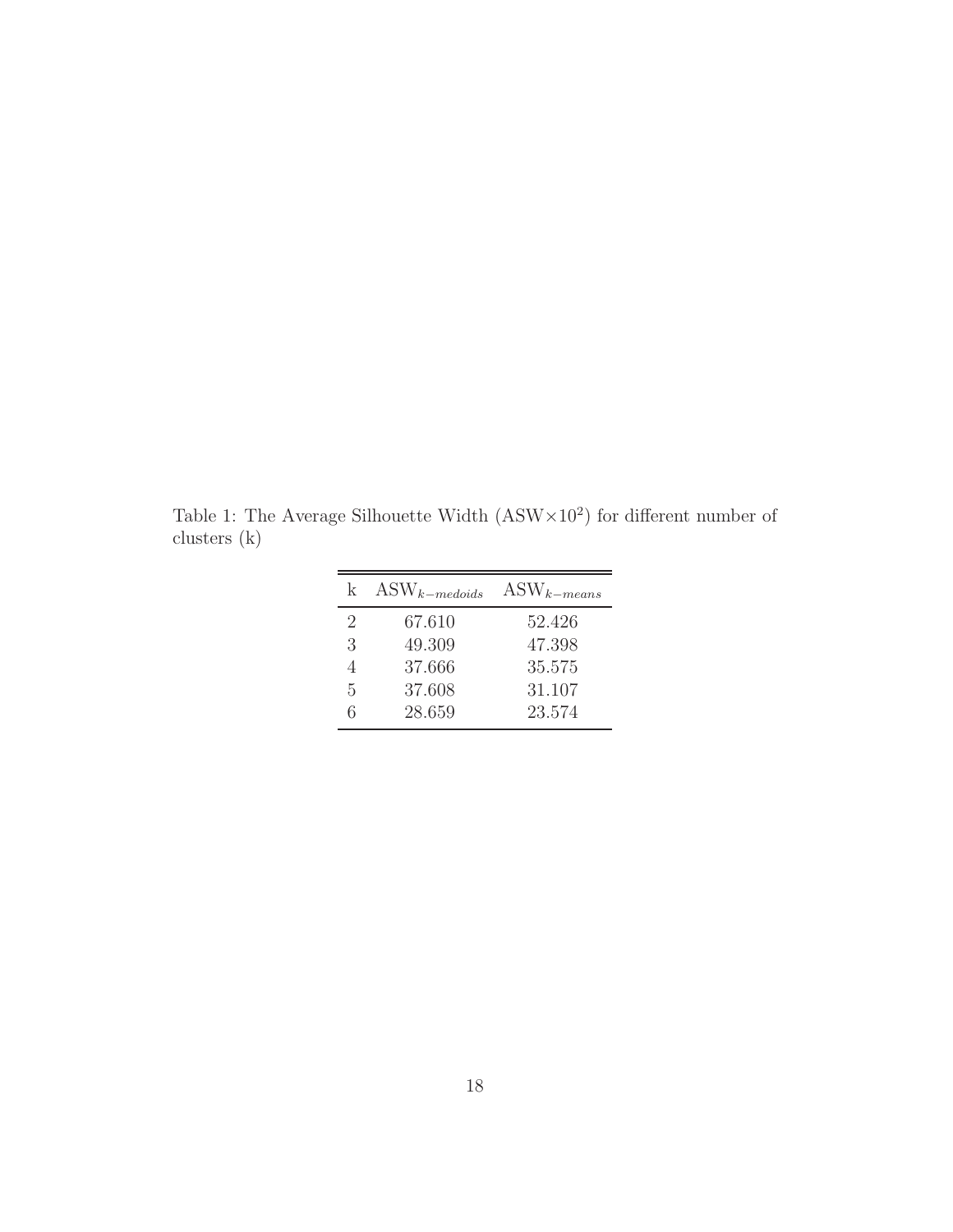<span id="page-18-0"></span>

| <b>Type</b> | k1             | k2             |
|-------------|----------------|----------------|
| EA          | 43             | 44             |
| EB          | 84             | 24             |
| EW          | 234            | 260            |
| PUL         | 99             | 19             |
| EA:         | 15             | 31             |
| EB:         | 165            | 50             |
| EW:         | $\overline{7}$ | 14             |
| PUL:        | 145            | 23             |
| CV:         | $\mathbf{1}$   | $\overline{0}$ |
| EA/EB       | 6              | $\overline{4}$ |
| EW/EA       | $\overline{2}$ | $\overline{4}$ |
| EW/EB       | 8              | $\overline{4}$ |
| EB/PUL      | 11             | $\mathbf 1$    |
| DCEP/PUL    | 9              | $\overline{0}$ |
| CV/PUL      | 9              | $\overline{2}$ |
| Total       | 838            | 480            |

Table 2: Membership of subjective types in two groups k1 and k2

Note: An uncertain type is followed by a colon and

an ambiguous type is given with a slash.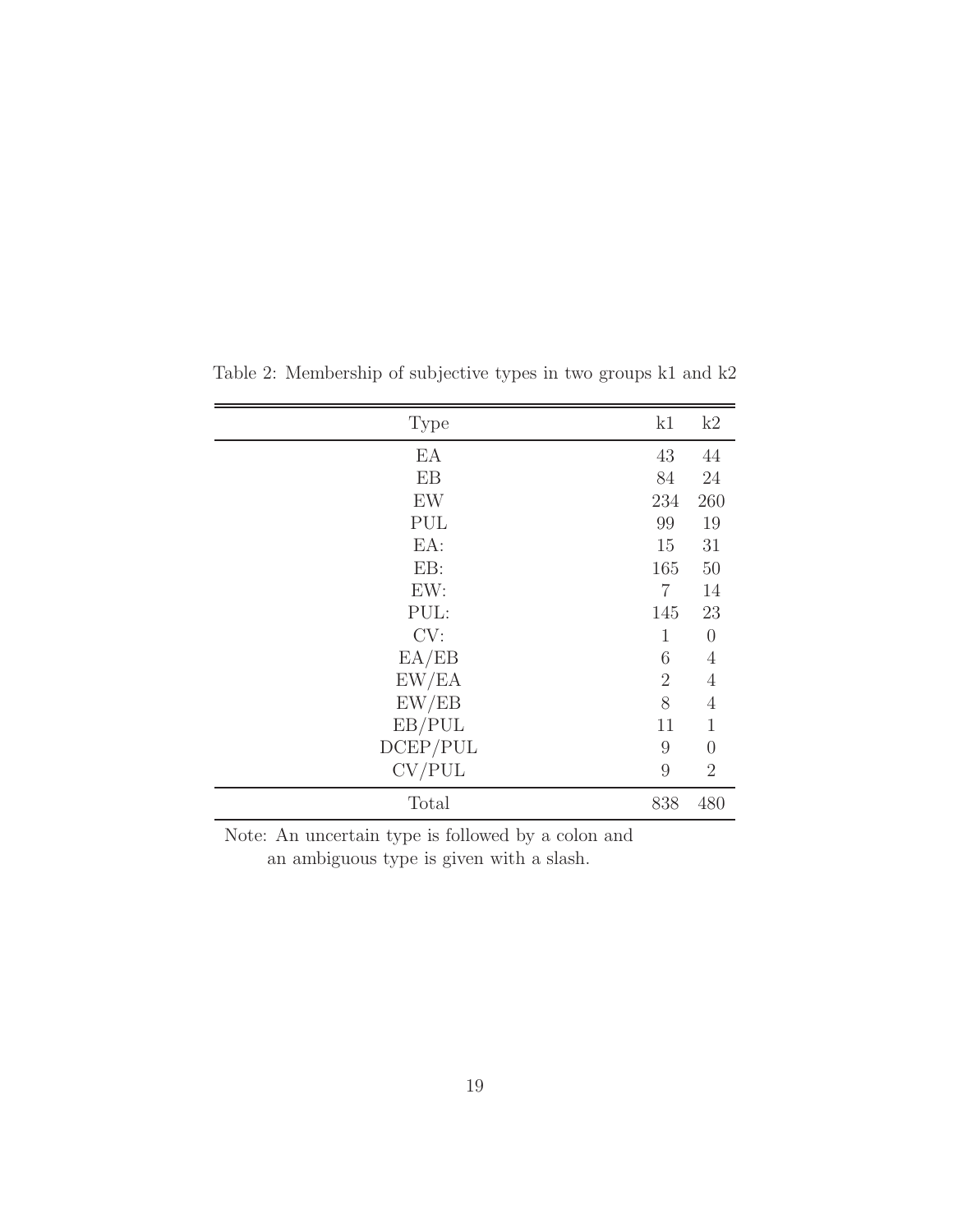<span id="page-19-0"></span>Table 3: Average values of the parameters for two groups k1 and k2 from k-medoids clustering

| Name of<br>cluster | No. of<br>members | $(\text{day})$  | $(\text{mag})$     | $(\text{mag})$     | (mag)              | B-1<br>(mag)      | $R-I$<br>$(\text{mag})$ |
|--------------------|-------------------|-----------------|--------------------|--------------------|--------------------|-------------------|-------------------------|
| k1                 | 838               | $2.816 + 0.045$ | $17.783 \pm 0.036$ | $19.917 + 0.045$   | $18.597 + 0.045$   | $1.320 \pm 0.025$ | $0.814 + 0.020$         |
| k2                 | 480               | $-400+0.125$    | $19.636 \pm 0.062$ | $22.046 \pm 0.075$ | $20.614 \pm 0.075$ | $1.432 + 0.040$   | $0.978 + 0.028$         |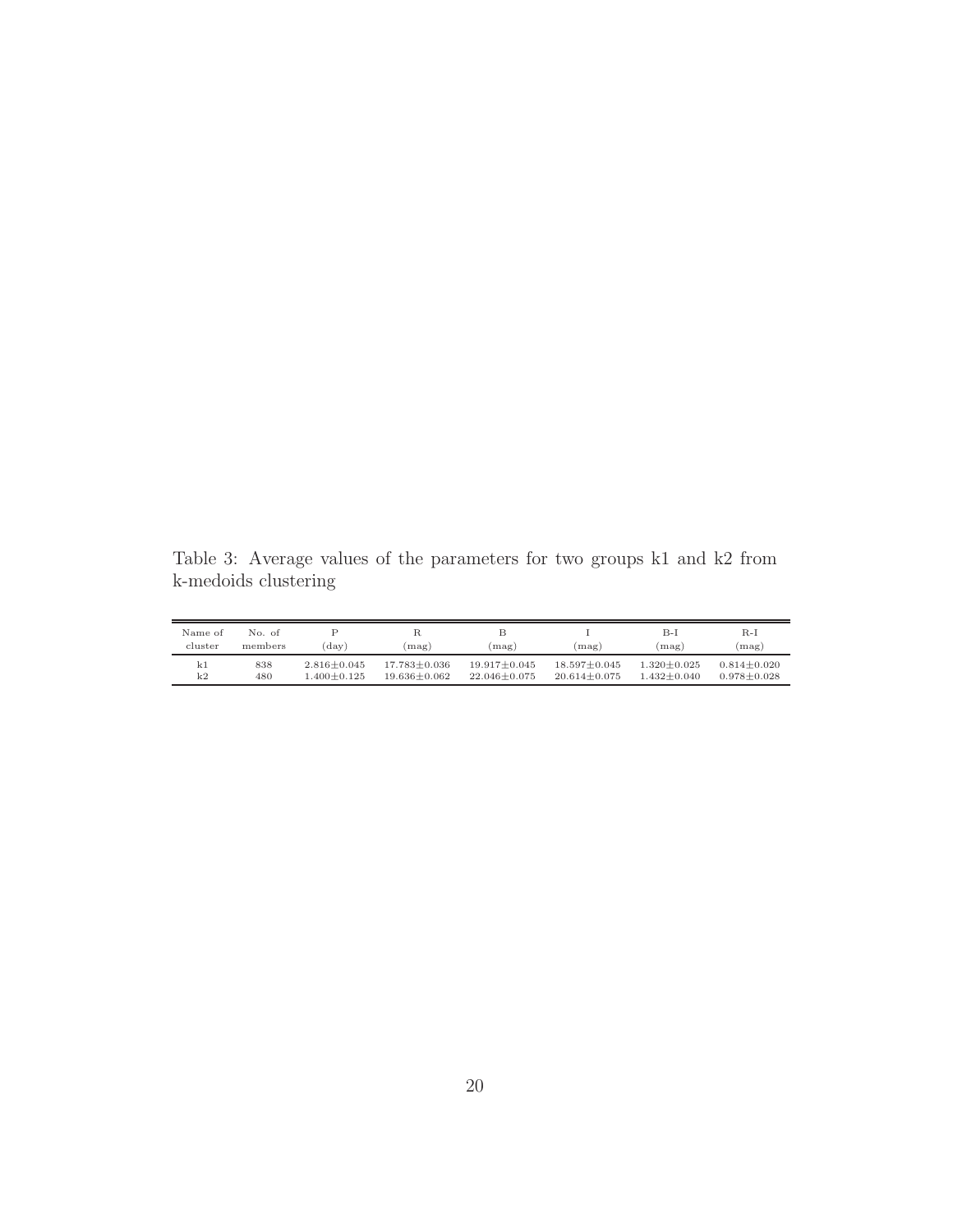<span id="page-20-0"></span>Table 4: Average values of the parameters for two groups c1 and c2 obtained through k-means clustering

| Name of<br>cluster | No. of<br>members | $(\text{day})$    | $(\text{mag})$     | $(\text{mag})$     | (mag)              | B-1<br>(mag)    | $R-I$<br>$(\text{mag})$ |
|--------------------|-------------------|-------------------|--------------------|--------------------|--------------------|-----------------|-------------------------|
| c1                 | 1173              | $2.427 \pm 0.102$ | $18.371 + 0.042$   | $16.133 + 0.038$   | $17.521 + 0.041$   | $1.388 + 0.022$ | $0.850 + 0.017$         |
| c2                 | 145               | $1.274 \pm 0.223$ | $19.155 \pm 0.117$ | $16.945 \pm 0.108$ | $18.086 \pm 0.118$ | $1.141 + 0.068$ | 1.069±0.049             |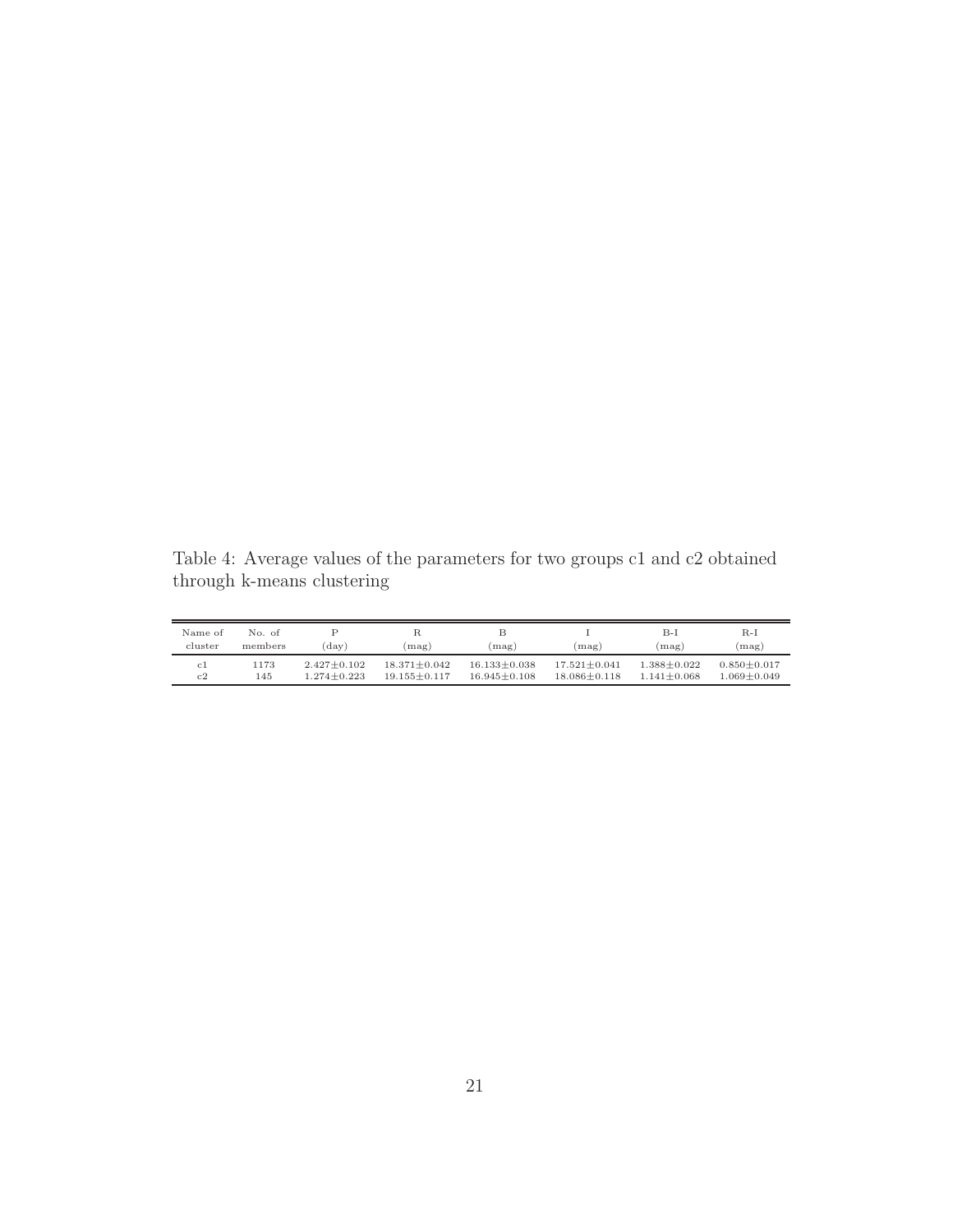

<span id="page-21-0"></span>Figure 1: The Average Silhouette Width (ASW) for different number of clusters (k) corresponding to three different distance measures in combination with k-medoids clustering method. The circles indicate values of ASW corresponding to a value of k.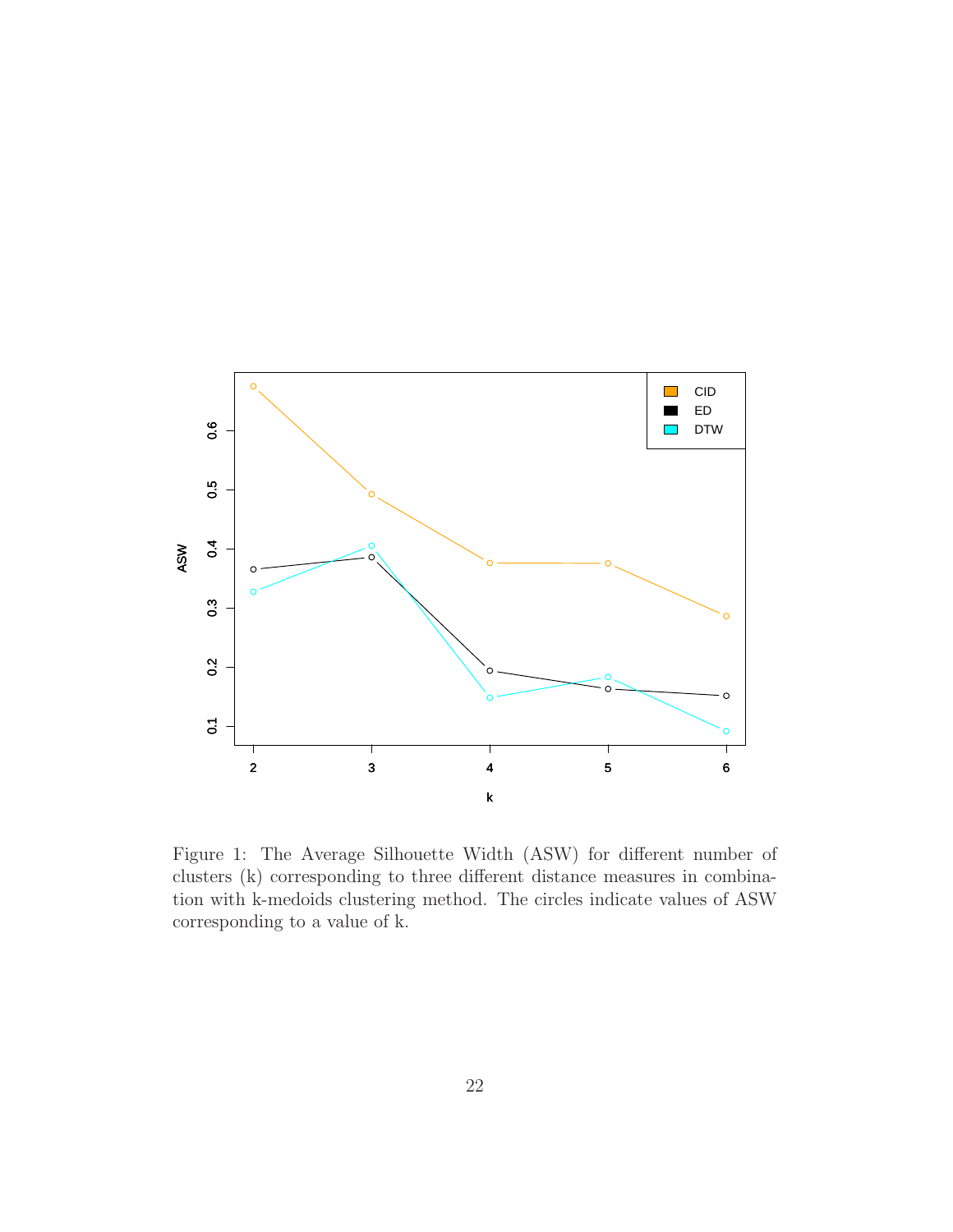

<span id="page-22-0"></span>Average silhouette width : 0.68

Figure 2: The Silhouette plot gives a graphical representation of Silhouette Width of each of the light curves belonging to individual clusters, resulted in the k-medoids clustering method through CID for  $k = 2$ . The grey shade indicates the Silhouette Width of a light curve, arranged in descending (from top to bottom) order for individual clusters. The Average Silhouette Width for cluster 1, cluster 2 and the whole data set of respective sizes of 838, 480 and 1318 are computed as 0.77, 0.51 and 0.68, respectively.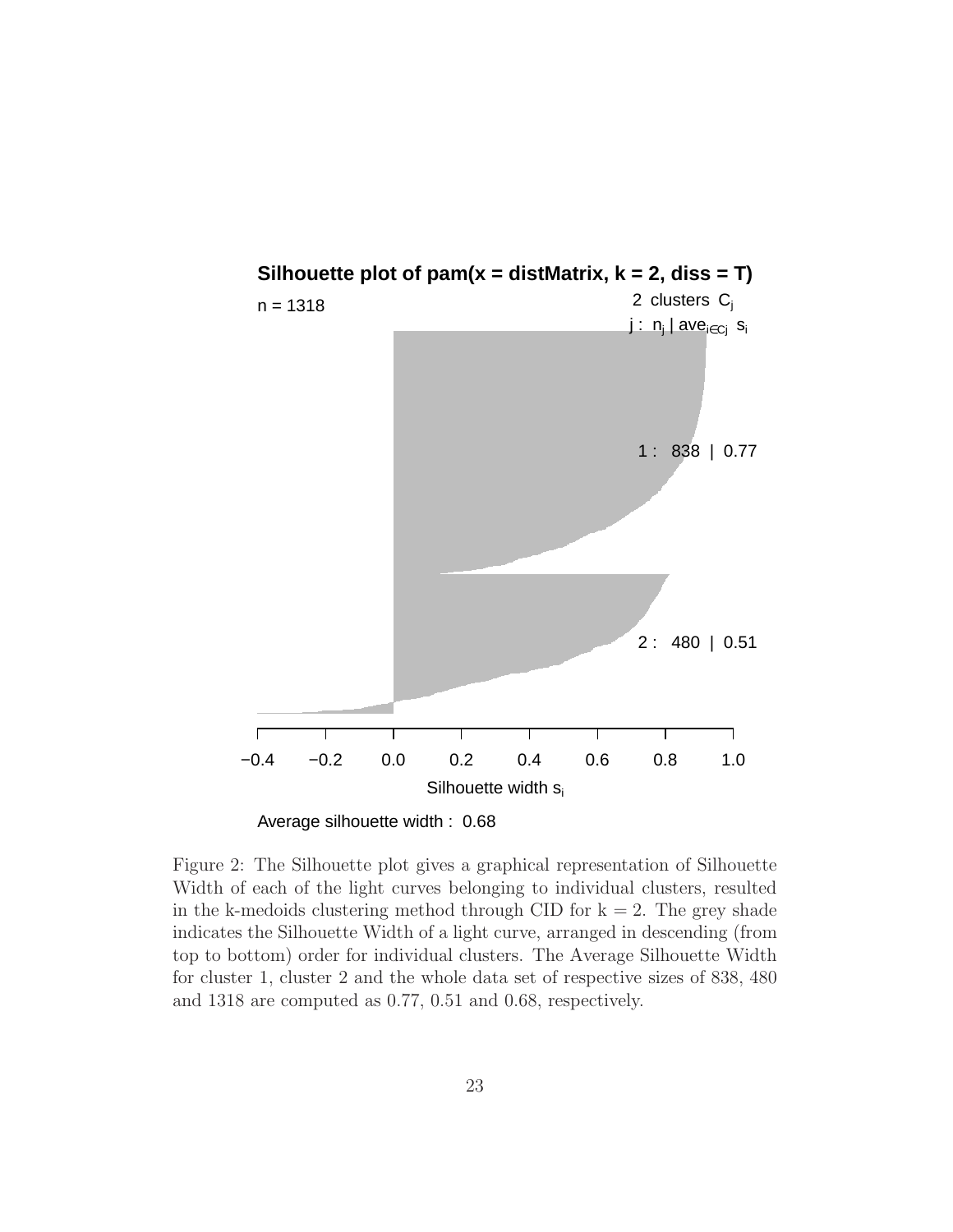

<span id="page-23-0"></span>Figure 3: Template average light curves of two clusters k1 and k2, with standard error, obtained from k-medoids clustering with CID.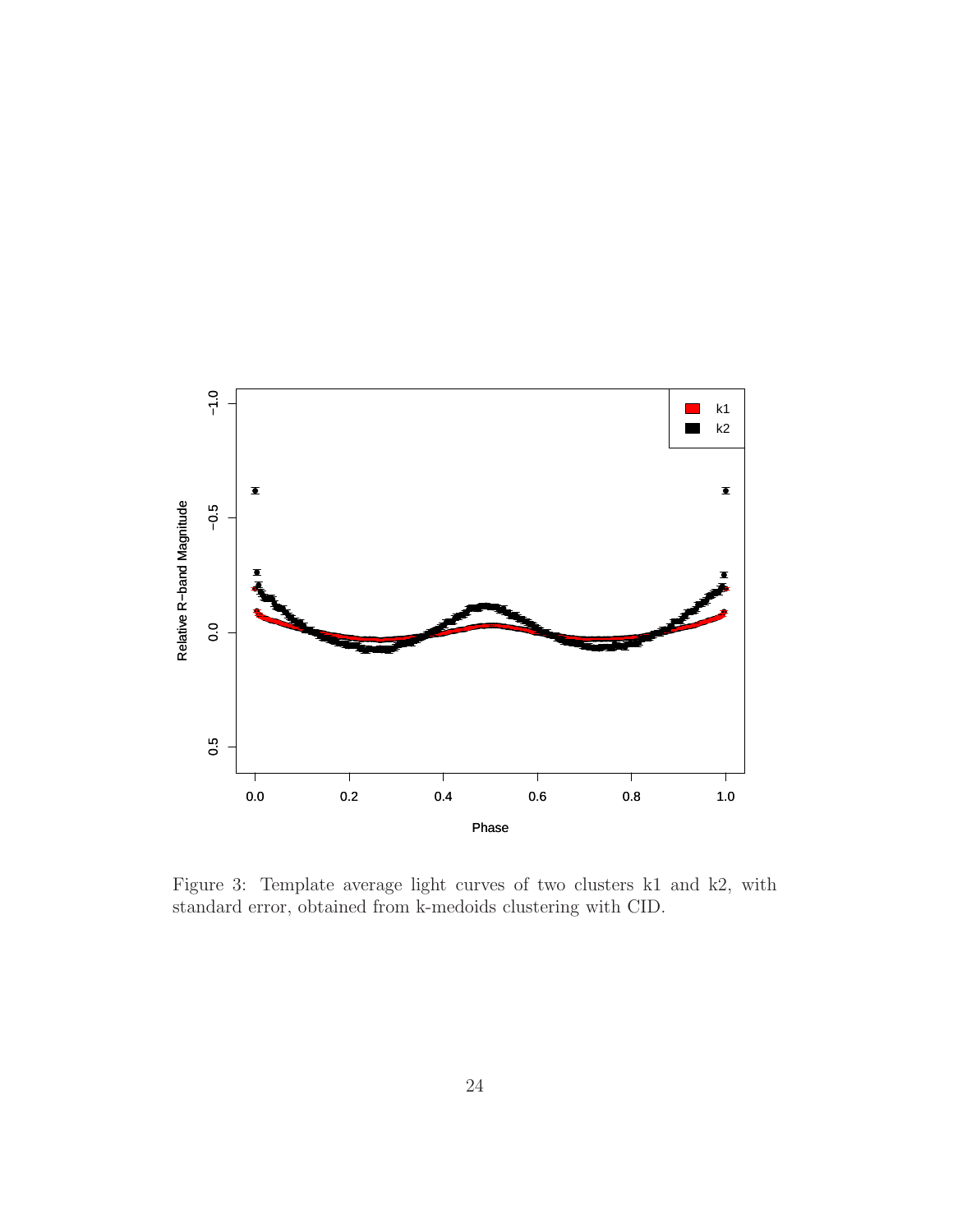

<span id="page-24-0"></span>Figure 4: Template Medoid light curves, with ID V-1221 and V-1138 (see, Miller et al.  $(2010)$ ), for two clusters k1 and k2 respectively obtained from k-medoids clustering with CID.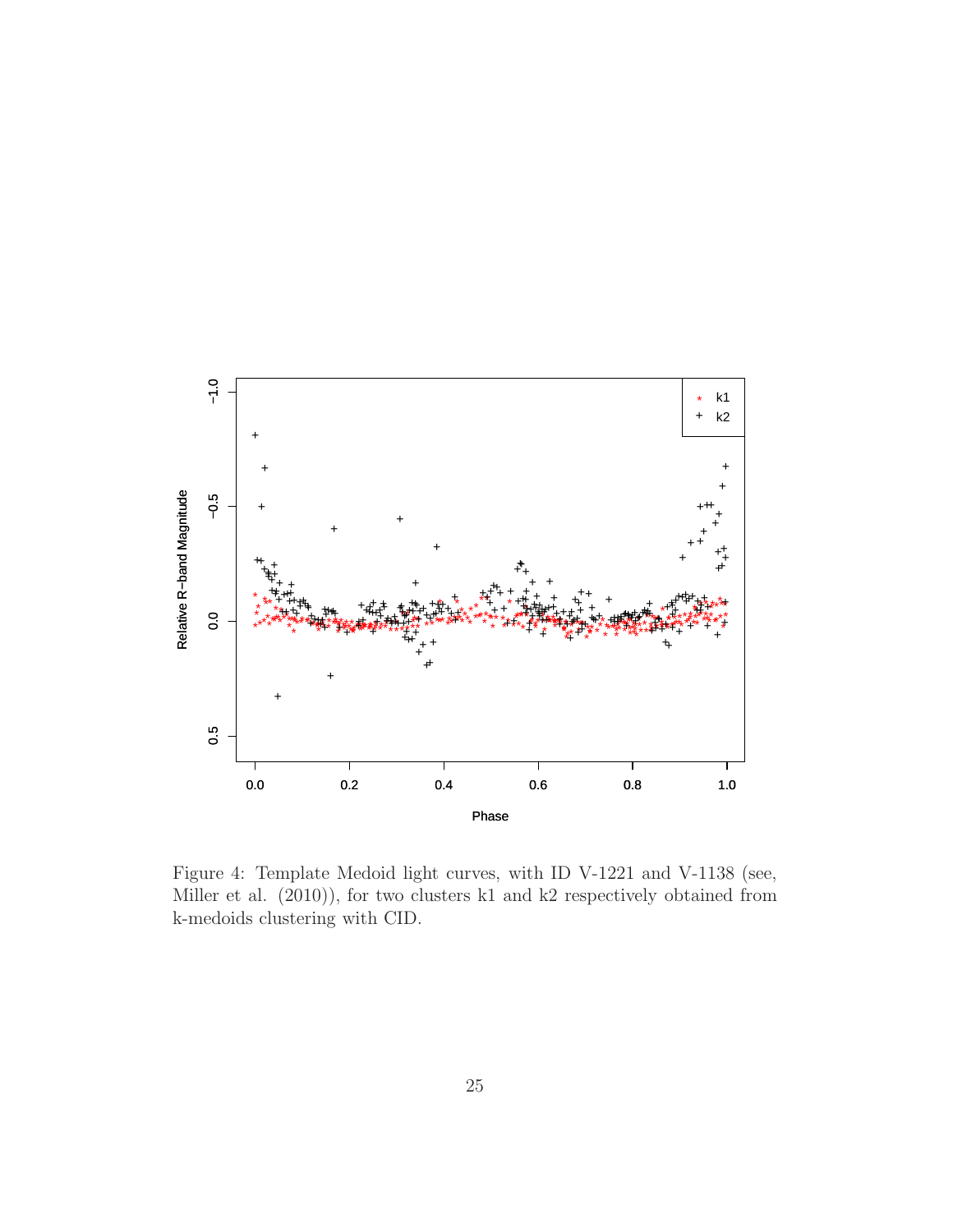

<span id="page-25-0"></span>Figure 5: A pair of representative light curves, which are the observed light curves with ID V-94 and V-384 (see, Miller et al. (2010)), of k1 (left) and k2 (right) respectively obtained from k-medoids clustering with CID.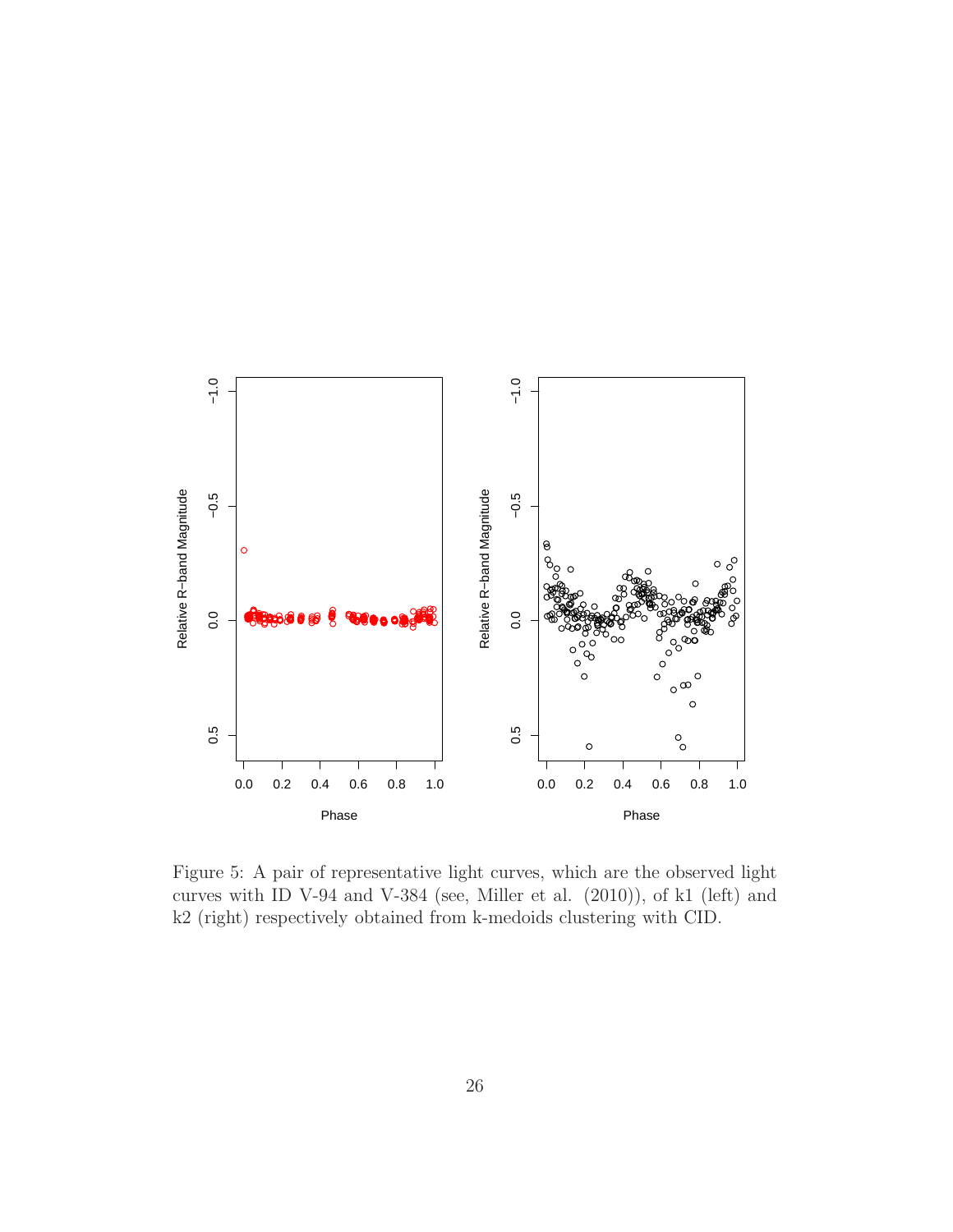

<span id="page-26-0"></span>Figure 6: Another pair of representative light curves, which are the observed light curves with ID V-334 and V-817 (see, Miller et al. (2010)), of k1 (left) and k2 (right) respectively obtained from k-medoids clustering with CID.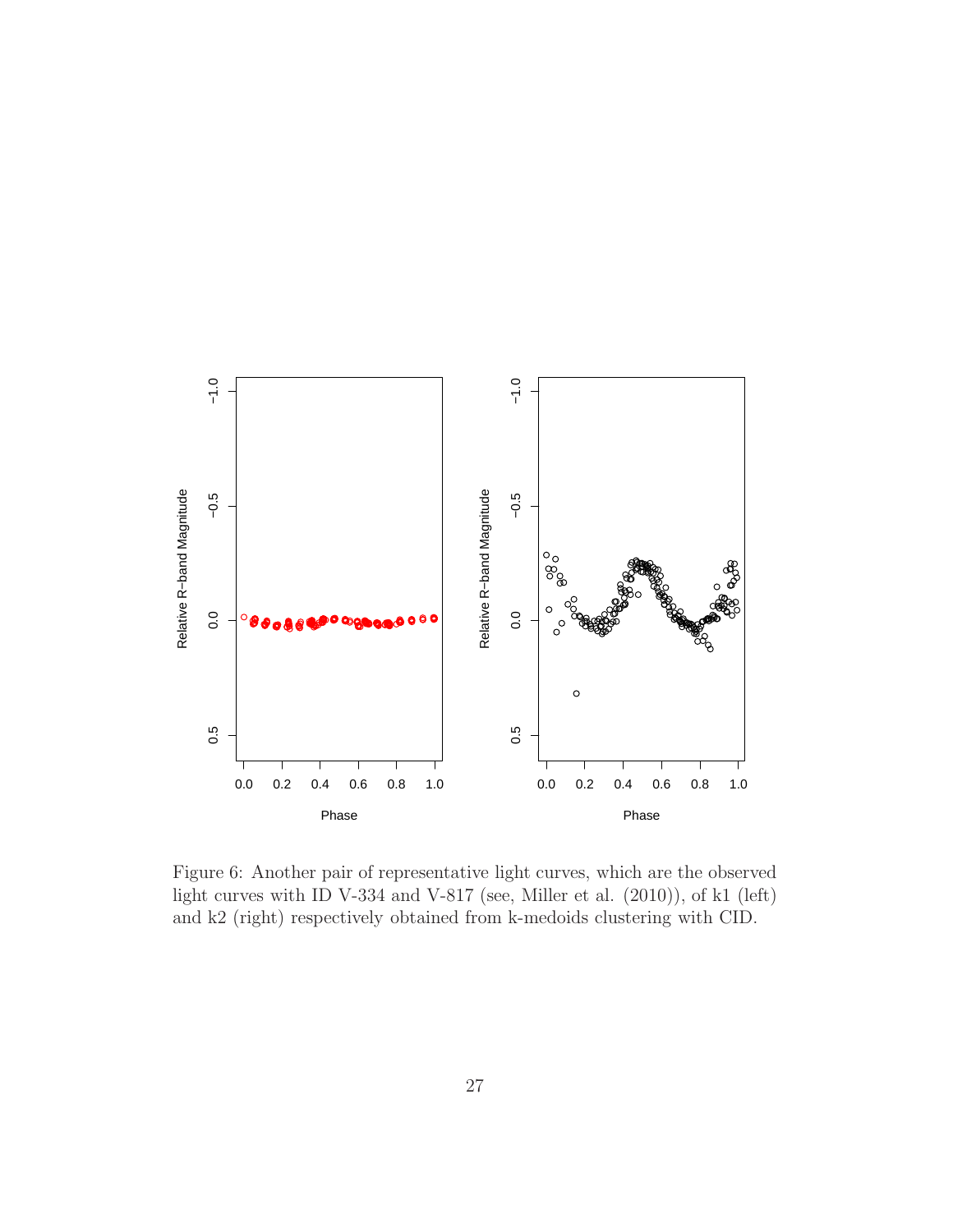

<span id="page-27-0"></span>Figure 7: Template average light curves of two clusters c1 and c2, with standard error, obtained from k-means clustering.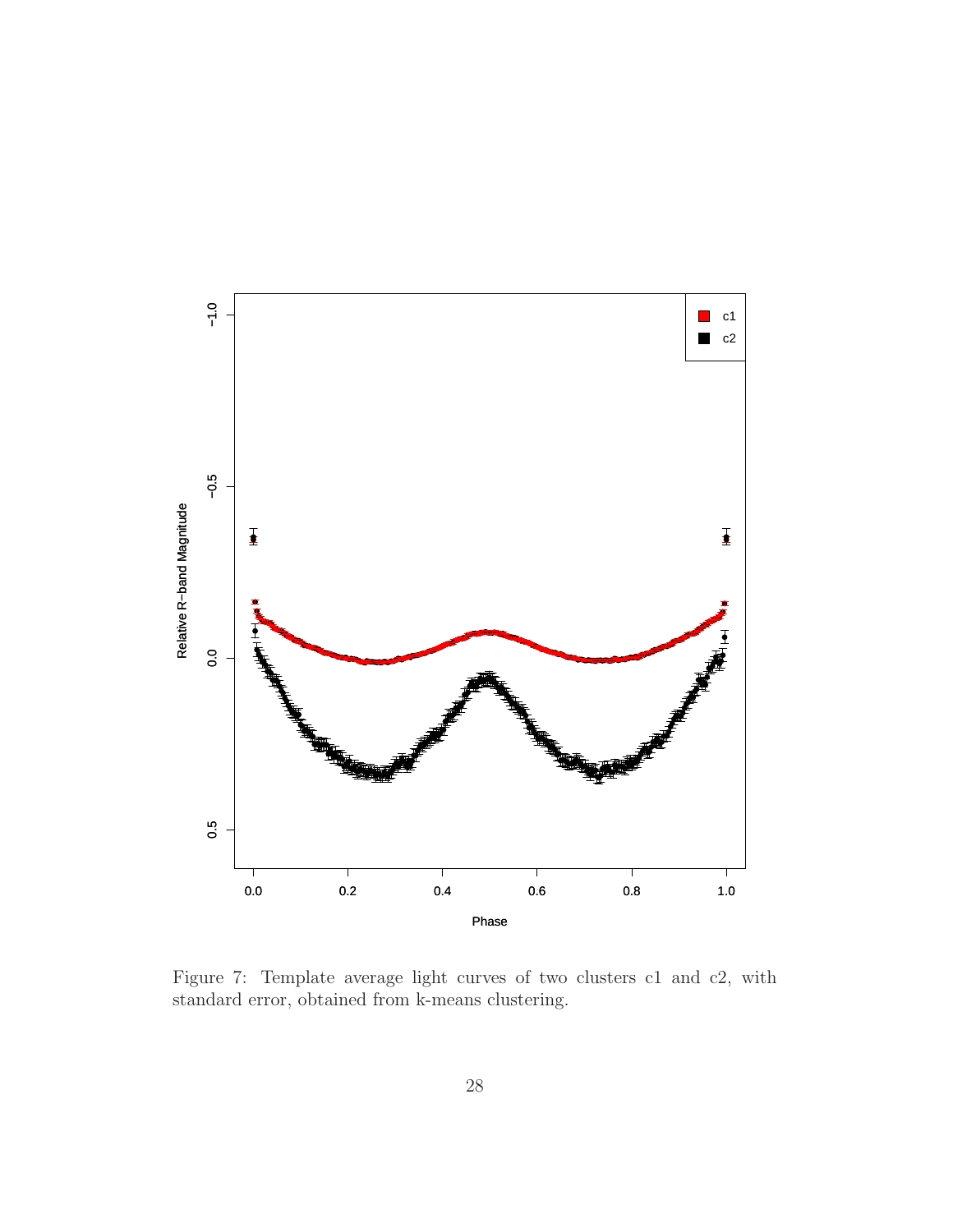

<span id="page-28-0"></span>Figure 8: Colour-magnitude diagram of the variable stars clustered in two groups k1 and k2 through k-medoids clustering method with CID.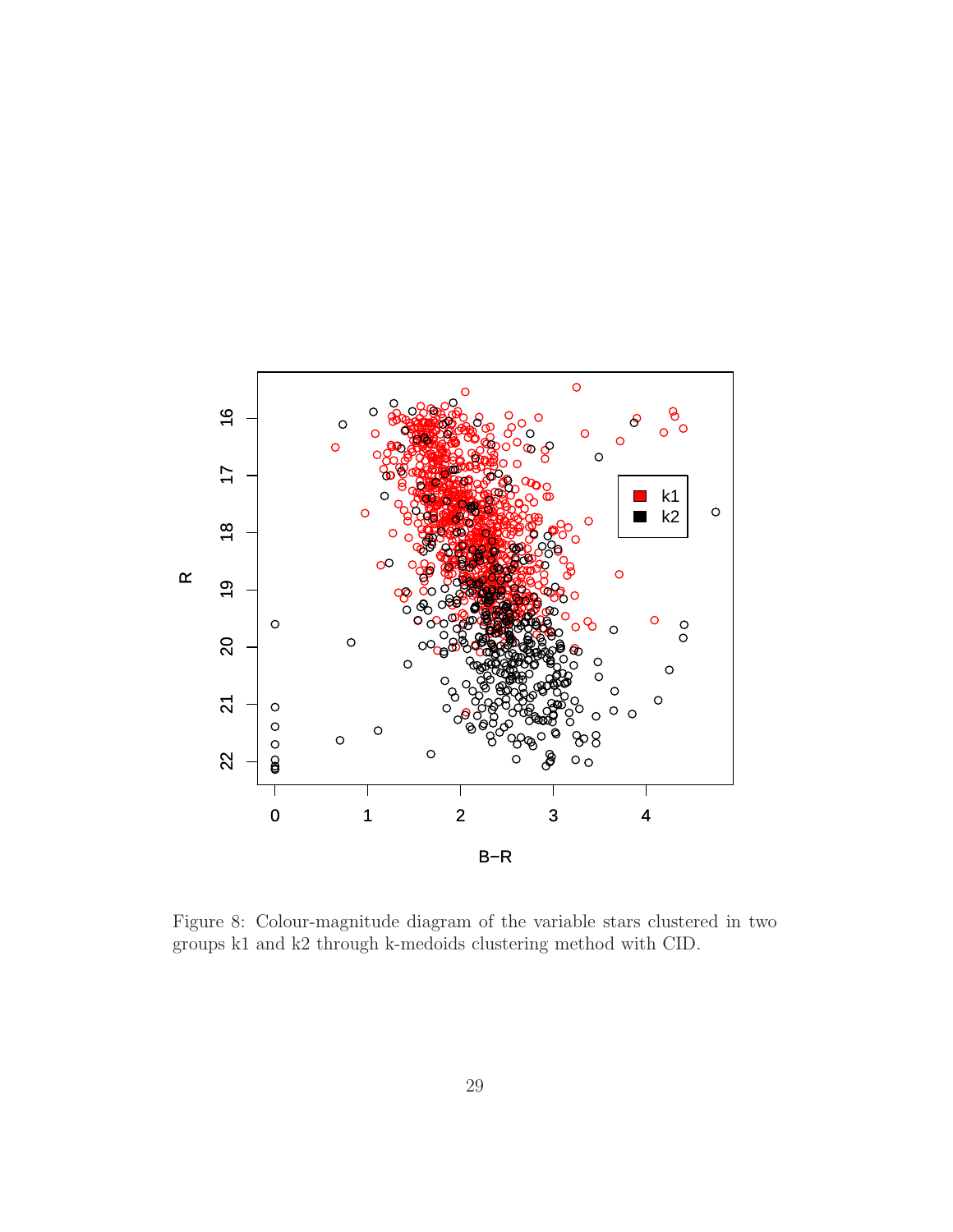

<span id="page-29-0"></span>Figure 9: Histograms of B-R colour index of two clusters k1 and k2 obtained from k-medoids clustering with CID.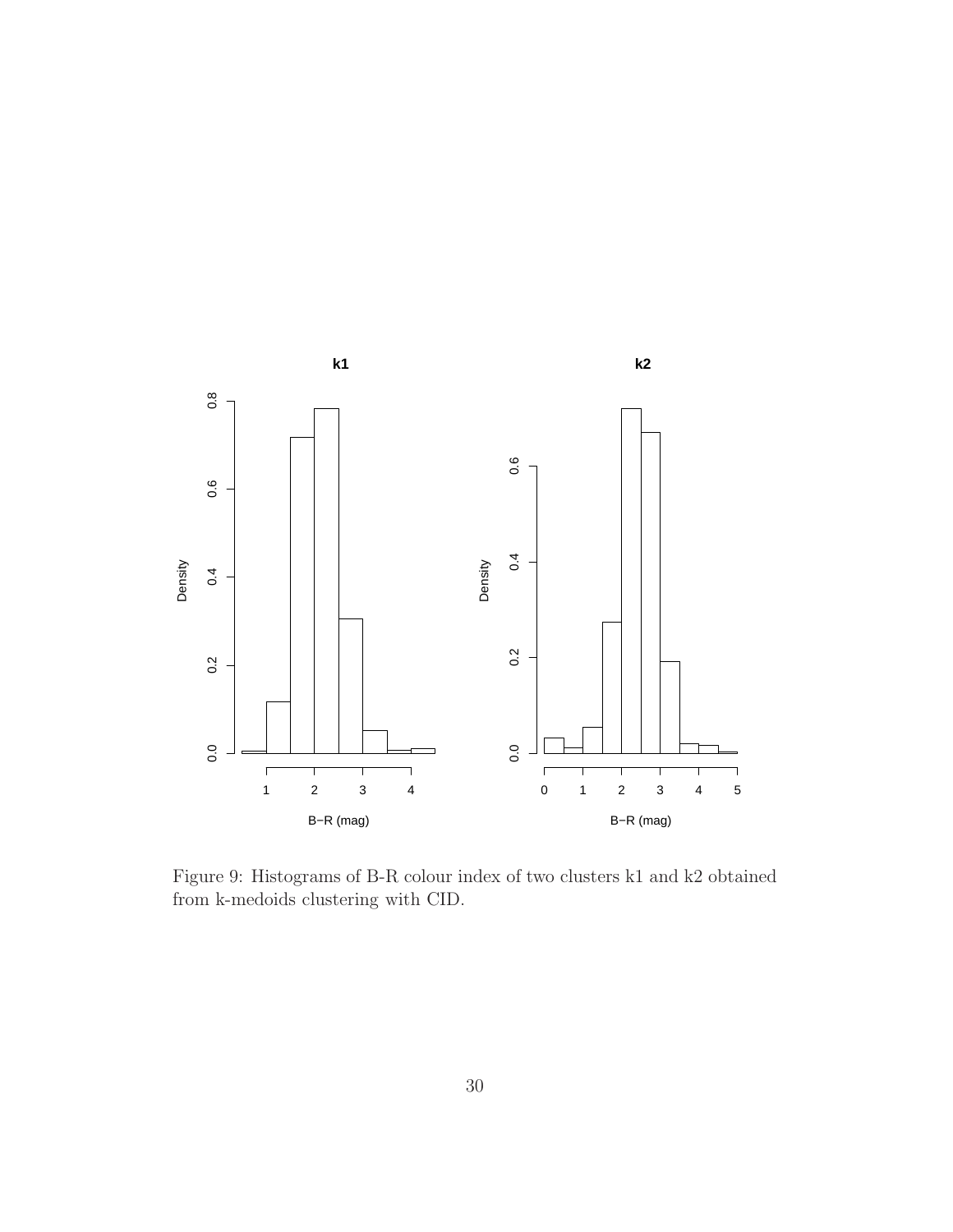

<span id="page-30-0"></span>Figure 10: Histograms of R-I colour index of two clusters k1 and k2 obtained from k-medoids clustering with CID.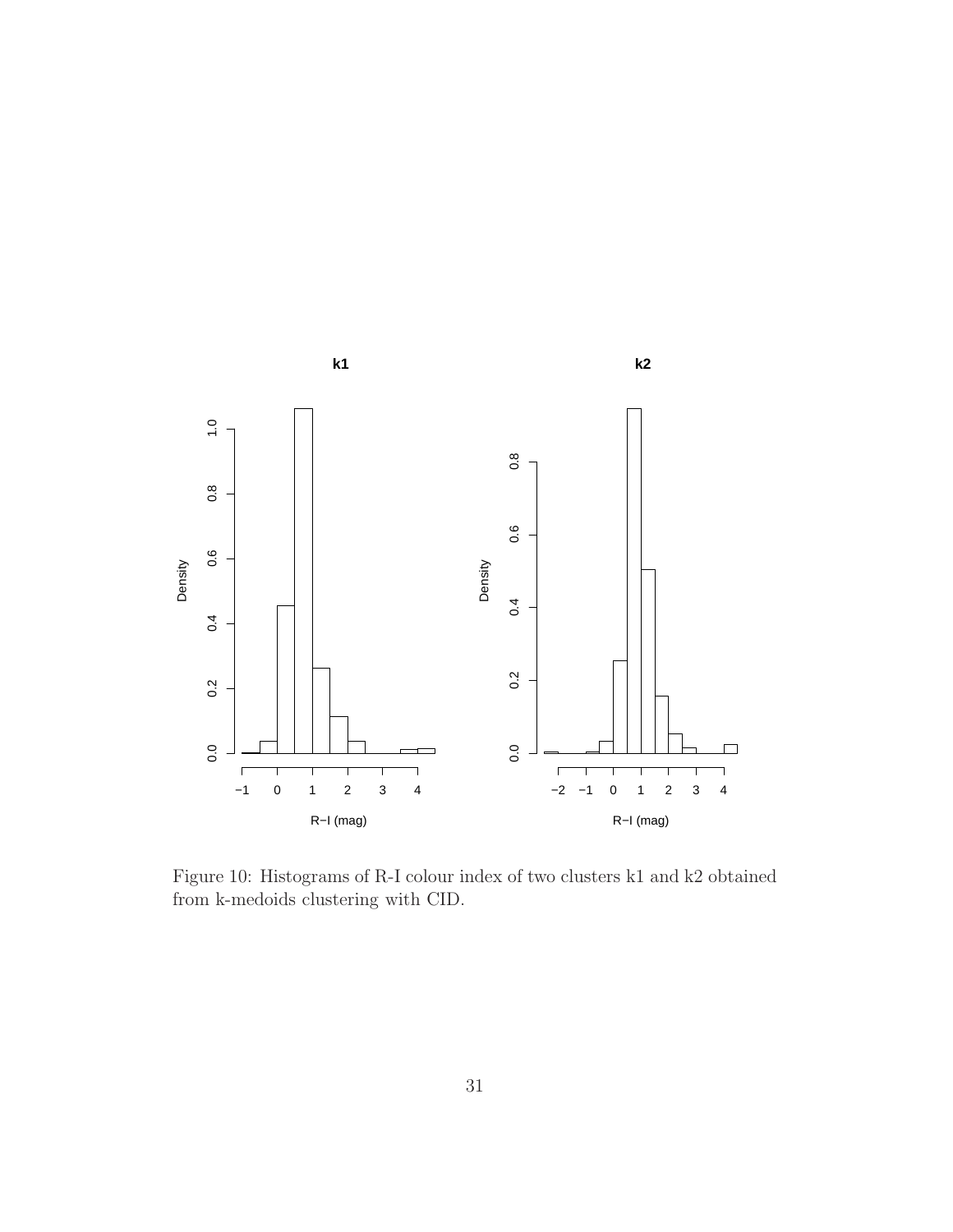### References

- [1] Akerlof, C., Amrose, S., Balsano, R., Bloch, J., Casperson, D., Fletcher, S., Gisler, G., Hills, J., Kehoe, R., Lee, B., Marshall, S., McKay, T., Pawl, A., Schaefer, J., Szymanski, J., Wren, J.: ROTSE All-Sky Surveys for Variable Stars. I. Test Fields. The Astronomical Journal. 119(4), 1901– 1913 (2000)
- [2] Albrow, M., An, J., Beaulieu, J.-P., Caldwell, J. A. R., Dominik, M., Greenhill, J., Hill, K., Kane, S., Martin, R., Menzies, J., Pollard, K., Sackett, P. D., Sahu, K. C., Vermaak, P., Watson, R., Williams, A., PLANET Collaboration, Hauschildt, P. H.: H $\alpha$  Equivalent Width Variations across the Face of a Microlensed K Giant in the Galactic Bulge. The Astrophysical Journal. 550(2), L173–L177 (2001)
- [3] Avvakumova, E.A., Malkov, O.Yu. and Kniazev, A.Yu.: Eclipsing variables: Catalogue and classification. Astronomische Nachrichten. 334(8), 860-865 (2013)
- [4] Batista, G. E. A. P. A., Keogh, E. J., Tataw, O. M., de Souza, V. M. A.: CID: an efficient complexity-invariant distance for time series. Data Mining and Knowledge Discovery. 28(3), 634–669 (2014)
- [5] Bayne, G., Tobin, W., Pritchard, J. D., Bond, I., Pollard, K. R., Besier, S. C., Noda, S., Sumi, T., Yanagisawa, T., Sekiguchi, M., Honda, M., Muraki, Y., Takeuti, M., Hearnshaw, J. B., Kilmartin, P. M., Dodd, R. J., Sullivan, D. J., Yock, P. C. M.: The MOA catalogue of eclipsing binary stars in the Small Magellanic Cloud. Monthly Notices of the Royal Astronomical Society. 331(3), 609–614 (2002)
- [6] Bradstreet, D. H. and Steelman, D. P.: Binary Maker 3.0 An Interactive Graphics-Based Light Curve Synthesis Program Written in Java. American Astronomical Society, 201st AAS Meeting, id.75.02; Bulletin of the American Astronomical Society. Vol. 34, p. 1224 (2002)
- [7] Caiado, J., Crato, N. and Pea, D.: A periodogram-based metric for time series classification. Computational Statistics & Data Analysis. 50, 2668– 2684 (2006)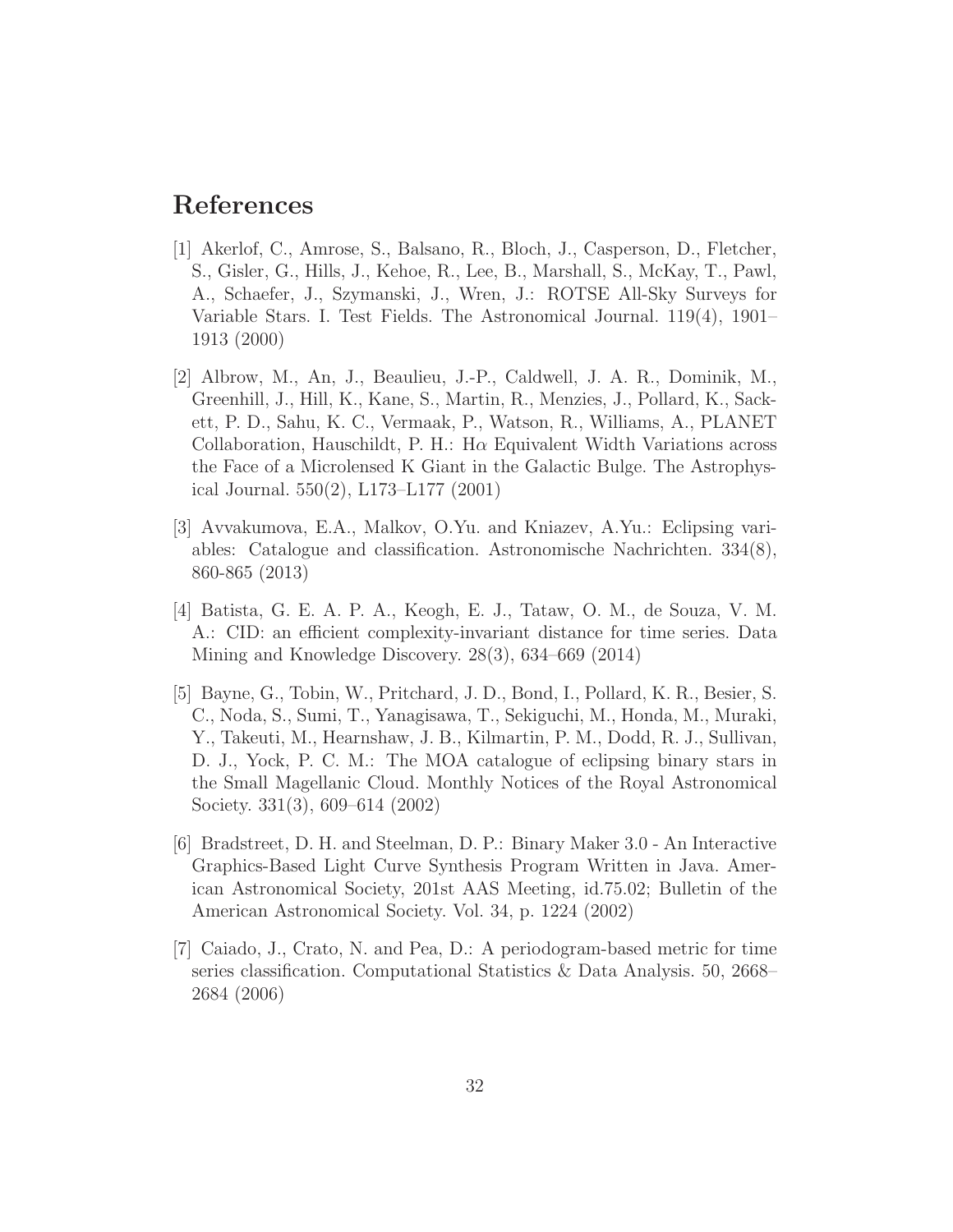- [8] Caiado, J., Crato, N. and Pea, D.: Comparison of times series with unequal length in the frequency domain. Communications in StatisticsSimulation and Computation. Vol. 38, Issue 3, Pages 527–540 (2009)
- [9] Cassisi, C., Montalto, P., Aliotta, M., Cannata, A. and Pulvirenti, A.: Similarity Measures and Dimensionality Reduction Techniques for Time Series Data Mining. Advances in Data Mining Knowledge Discovery and Applications, pp. 71–96. Intech. (2012)
- [10] Chattopadhyay, T., Misra, R., Chattopadhyay, A.K. and Naskar, M.: Statistical evidences of three classes of Gamma Ray Bursts. Astrophysical Journal. 667, 1017–1023 (2007a)
- [11] Chattopadhyay, T. and Chattopadhyay, A.K.: Globular clusters of the Local Group statistical classification. Astronomy and Astrophysics. 472(1), 131–140 (2007b)
- [12] Chattopadhyay, A.K., Chattopadhyay, T., Mondal, S., Sharina, M. and Davoust, E.: Study of NGC5128 globular clusters under multivariate statistical paradigm. Astrophysical Journal. 705, 1533–1547 (2009)
- [13] Chattopadhyay, A.K., Fraix-Burnet, D., Dugue, M., Chattopadhyay, T. and Davoust, E.:Structures in the fundamental plane of early-type galaxies. Monthly Notices of the Royal Astronomical Society. 407, 2207–2222 (2010)
- [14] Chattopadhyay, T., Sharina, M., Davoust, E., De, T. and Chattopadhyay, A.K.: Uncovering the formation of ultracompact dwarf galaxies by multivariate statistical analysis. The Astrophysical Journal. 750:91 (13pp), (2012)
- [15] Chattopadhyay, A.K., Mondal, S. and Chattopadhyay, T.: Independent Component Analysis for the objective classification of globular clusters of the galaxy NGC 5128. Computational Statistics and Data Analysis. 57, 17–32 (2013)
- [16] Chattopadhyay, T., Sinha, A., Chattopadhyay, A. K.: Influence of binary fraction on the fragmentation of young massive clusters– a Monte Carlo simulation. Astrophysics and Space Science. 361, 120 (2016)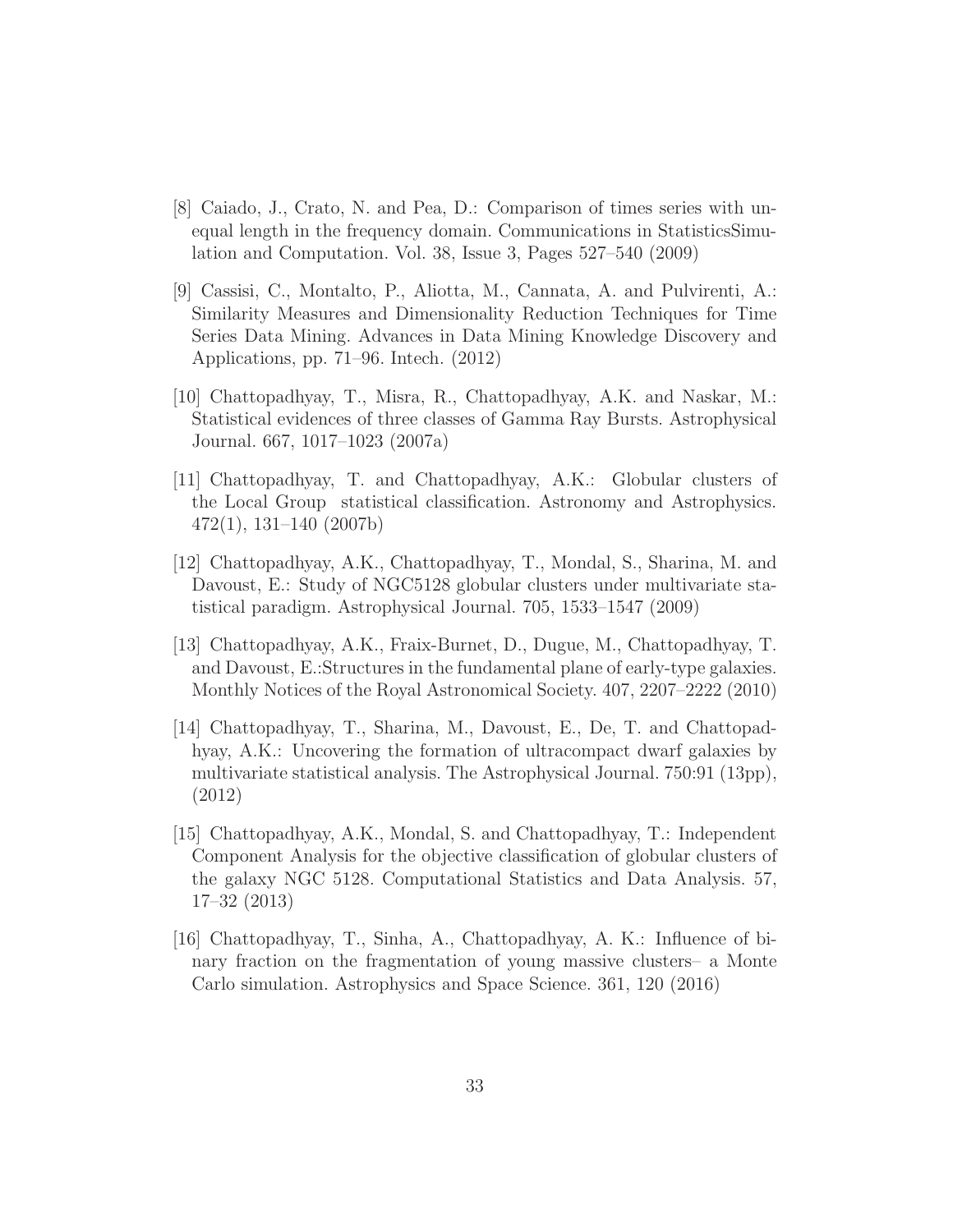- [17] Clifford, H., Wessely, F., Pendurthi, S. and Emes, R.D.: Comparison of clustering methods for investigation of genome-wide methylation array data. Front Genet. Volume 2, Article 88 (2011). doi: 10.3389/fgene.2011.00088
- [18] Dargahi-Noubary, G. R.: Discrimination between Gaussian time series based on their spectral differences. Communications in Statistics: Theory and Methods. 21, 2439–2458 (1992)
- [19] Dougherty, R. L., Edelman, A. and Hyman, J. M.: Positivity-, monotonicity-, or convexity-preserving cubic and quintic Hermite interpolation. Mathematics of Computation. 52, 471-494 (1989)
- [20] Eckner, A.: A Framework for the Analysis of Unevenly Spaced Time Series Data. Working Paper (2014). URL: [http://eckner.com/papers/unevenly](http://eckner.com/papers/unevenly_spaced_time_series_analysis.pdf)\_spaced\_time\_series\_analysis.pdf.
- [21] Eckner, A.: Algorithms for Unevenly-spaced time series: Moving averages and other rolling operators. Working Paper (2017). URL: [http://eckner.com/papers/Algorithms%](http://eckner.com/papers/Algorithms)20for%20Unevenly%20Spaced%20 Time%20Series.pdf.
- [22] Fraix-Burnet, D., Chattopadhyay, T., Chattopadhyay, A.K., Davoust, E., and Thuillard, M.: A six-parameter space to describe galaxy diversification. A&A 545, A80 (2012). DOI: 10.1051/0004-6361/201218769
- [23] Fraix-Burnet, D., Dogué, M., Chattopadhyay, T., Chattopadhyay, A.K. and Davoust, E.: Structures in the fundamental plane of early-type galaxies. Monthly. Notices. Royal Astro. Soc. 407, 2207–2222 (2010)
- [24] Fritsch, F. N. and Carlson, R. E.: Monotone piecewise cubic interpolation. SIAM Journal on Numerical Analysis 17, 238-246 (1980)
- [25] Fröhwirth-Schnatter, S., Kaufmann, S.: Model-based clustering of multiple time series. Journal of Business & Economic Statistics.  $26(1)$ , 78–89 (2008). doi:10.1198/073500107000000106
- [26] Giménez, A., Clausen, J. V., Guinan, E. F., Maloney, F. P., Bradstreet, D. H., Storm, J., Tobin, W.: Eclipsing Binaries as Accurate Distance Indicators to Nearby Galaxies. Experimental Astronomy. Volume 5, Issue 1–2, pp. 181–183 (1994)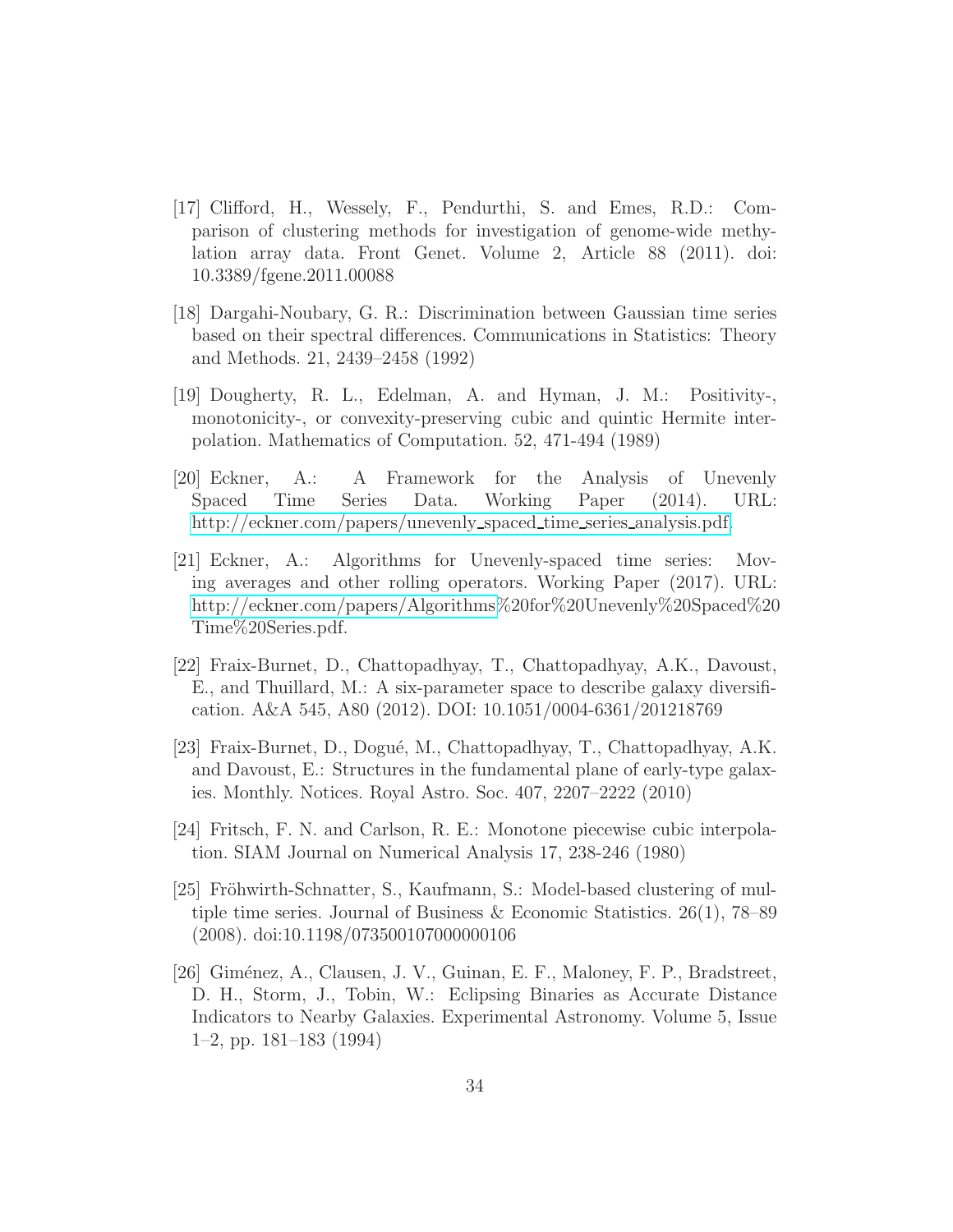- [27] Giorgino, T.: Computing and Visualizing Dynamic Time Warping Alignments in R: The dtw Package. Journal of Statistical Software, 31(7),  $1-24$  (2009). URL: www.jstatsoft.org/v31/i07/.
- [28] Graczyk, D., Soszyński, I., Poleski, R., Pietrzyński, G., Udalski, A., Szymański, M. K., Kubiak, M., Wyrzykowski, L., Ulaczyk, K.: The Optical Gravitational Lensing Experiment. The OGLE-III Catalog of Variable Stars. XII. Eclipsing Binary Stars in the Large Magellanic Cloud. Acta Astronomica. 61, no. 2, pp. 103–122 (2011)
- [29] Hełminiak, K. G., Konacki, M., Różyczka, M., Kałużny, J., Ratajczak, M., Borkowski, J., Sybilski, P., Muterspaugh, M. W., Reichart, D. E., Ivarsen, K. M., Haislip, J. B., Crain, J. A., Foster, A. C., Nysewander, M. C., LaCluyze, A. P.: Orbital and physical parameters of eclipsing binaries from the All-Sky Automated Survey catalogue - IV. A  $0.61 + 0.45$   $M_{\odot}$ binary in a multiple system. Monthly Notices of the Royal Astronomical Society. 425(2), 1245–1256 (2012)
- [30] Hyman, J. M.: Accurate monotonicity preserving cubic interpolation. SIAM J. Sci. Stat. Comput. 4, 645-654 (1983)
- [31] Kalpakis, K., Gada, D., Puttagunta, V.: Distance measures for effective clustering of ARIMA time-series. Proceedings of the 2001 IEEE International Conference on Data Mining, San Jose, CA, pp. 273-280 (2001)
- [32] Kaufman, L. and Rousseeuw, P.J.: Finding Groups in Data: An Introduction to Cluster Analysis. pp. 68–125, Wiley, New York (1990)
- [33] Keogh, E. and Ratanamahatana, C. A.: Exact indexing of dynamic time warping. Knowledge and Information Systems. 7(3), 358–386 (2005)
- [34] Kirk, B., Conroy, K., Prša, A. et al.: Kepler Eclipsing Binary Stars. VII. The Catalog of Eclipsing Binaries Found in the Entire Kepler Data Set. The Astronomical Journal. 151, 68–88 (2016)
- [35] Kochoska, A., Mowlavi, N., Prša, A., Lecoeur-Taïbi, I., Holl, B., Rimoldini, L., Süveges, M., Eyer, L.: Gaia eclipsing binary and multiple systems. A study of detectability and classification of eclipsing binaries with Gaia. Astronomy & Astrophysics. 602, A110 (2017)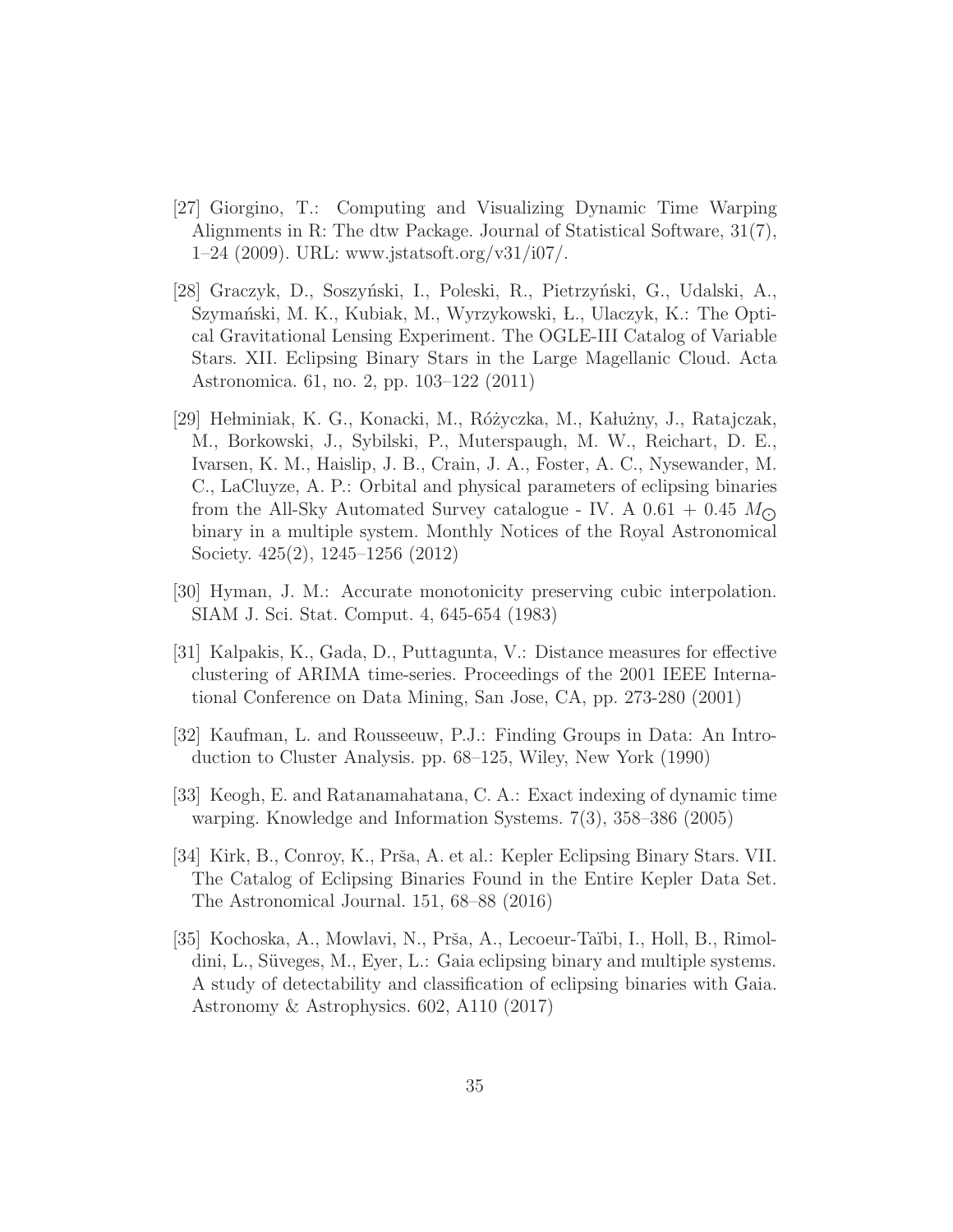- [36] Liao, T.W.: Clustering of time series data-a survey. Pattern Recognition. 38(11), 1857-1874 (2005)
- [37] Liao, T.W., Ting, C. & Chang, P.-C.: An adaptive genetic clustering method for exploratory minning of feature vector any time series data. International Journal of Production Research. 44:14, 2731–2748 (2006). doi:10.1080 /00207540600 600130
- [38] Lomb, N. R.: Least-squares frequency analysis of unequally spaced data. Astrophysics and Space Science. 39, 447–462 (1976)
- [39] López-Morales, M. and Clemens, J. C.: The Pisgah Automated Survey: A Photometric Search for Low-Mass Detached Eclipsing Binaries and Other Variable Stars. The Publications of the Astronomical Society of the Pacific. 116(815), 22–37 (2004)
- [40] Malkov, O. Yu., Oblak, E., Snegireva, E. A., Torra, J.: A catalogue of eclipsing variables. Astronomy & Astrophysics. 446(2), 785–789 (2006)
- [41] Malkov, O. Yu., Oblak, E., Avvakumova, E. A. and Torra, J.: Classification of Eclipsing Binaries. Solar and Stellar Physics Through Eclipses, ASP Conference Series. Vol. 370 (2007). Ed: O. Demircan, S. O. Selam & B. Albayrak
- [42] Malkov, O. Yu., Avvakumova, E. A.: Classification of eclipsing binaries: attractive systems. Central European Astrophysical Bulletin. 37, 173-185 (2013)
- [43] Matijevič, G., Prša, A., Orosz, J. A., Welsh, W. F., Bloemen, S., Barclay, T.: Kepler Eclipsing Binary Stars. III. Classification of Kepler Eclipsing Binary Light Curves with Locally Linear Embedding. The Astronomical Journal. 143, 123–128 (2012)
- [44] Miller, V. R., Albrow, M. D., Afonso, C., Henning Th.: 1318 new variable stars in a 0.25 square degree region of the Galactic plane. Astronomy & Astrophysics. 519, A12 (2010)
- [45] Modak, S., Chattopadhyay, A. K. & Chattopadhyay, T.: Clustering of gamma-ray bursts through kernel principal component analysis. Communications in Statistics - Simulation and Computation. (2017). DOI: 10.1080/03610918.2017.1307393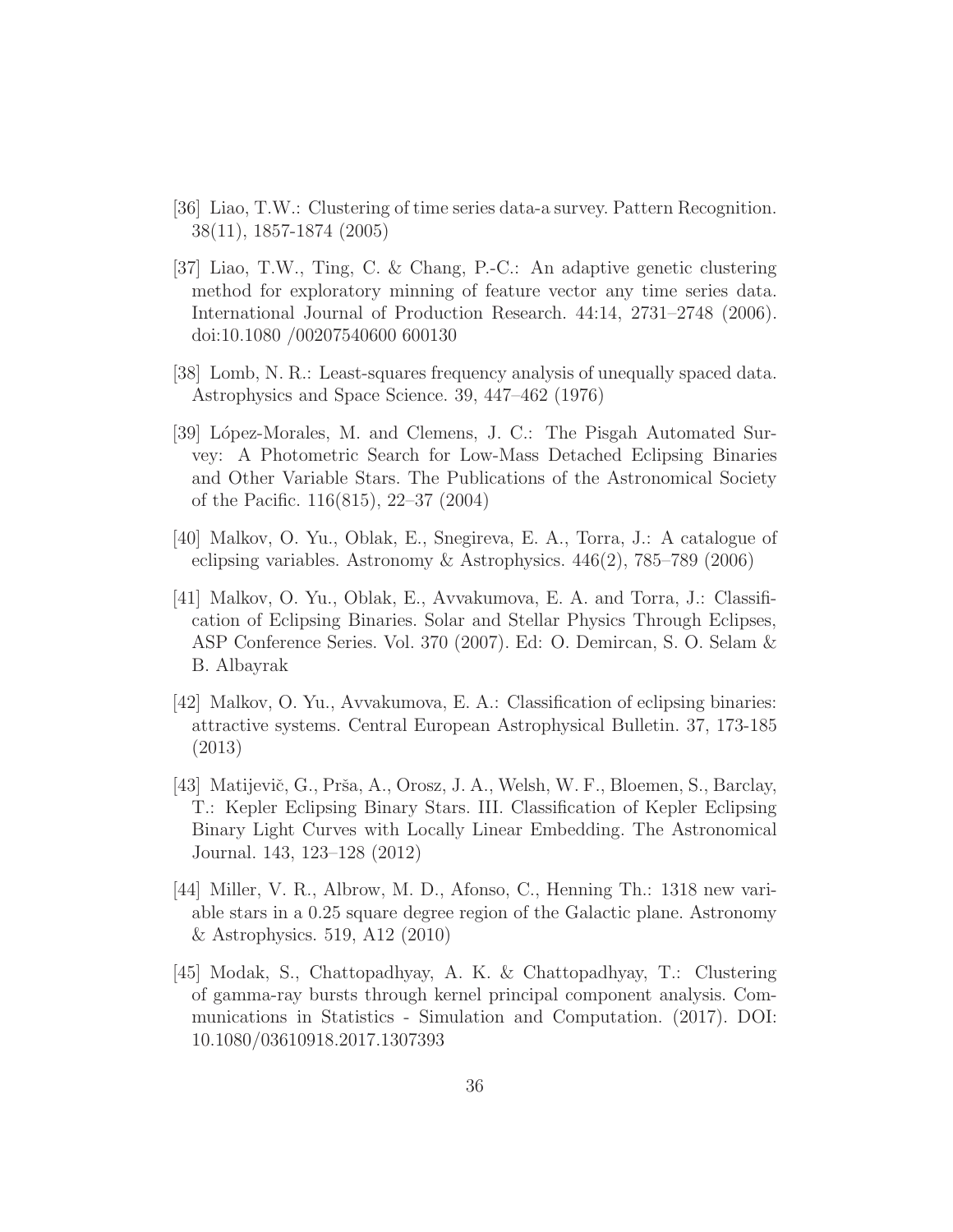- [46] Moller-Levet, C.S., Klawonn, F., Cho, K., Wolkenhauer, O.: Fuzzy Clustering of Short Time-Series and Unevenly Distributed Sampling Points. Advances in Intelligent Data Analysis V Lecture Notes in Computer Science. 2810, 330–340 (2003)
- [47] Mowlavi, N., Lecoeur-Taïbi, I., Holl, B., Rimoldini, L., Barblan, F., Prsa, A., Kochoska, A., Süveges, M., Eyer, L., Nienartowicz, K., Jevardat, G., Charnas, J., Guy, L., Audard, M.: Gaia eclipsing binary and multiple systems. Two-Gaussian models applied to OGLE-III eclipsing binary light curves in the Large Magellanic Cloud. Astronomy & Astrophysics. 606, A92 (2017)
- [48] Niarchos, P. G.: On the Gaia Expected Harvest on Eclipsing Binaries. Astrophysics and Space Science. Volume 304, Issue 1–4, pp. 387–390 (2006)
- [49] Percy, J.R.: Understanding Variable Stars. Cambridge University Press, New York (2007)
- [50] Prati, R. C. and Batista, G. E. A. P. A.: A Complexity-Invariant Measure Based on Fractal Dimension for Time Series Classification. International Journal of Natural Computing Research. 3(3), 59–73 (2012)
- [51] Press, W.H., Teukolsky, S.A., Vetterling, W.T., Flannery, W.T.: Numerical Recipes in C. The Art of Scientific Computing, Second Edition, pp. 105–128. Cambridge University Press, Cambridge (1992)
- [52] Prša, A., Guinan, E. F., Devinney, E. J., DeGeorge, M., Bradstreet, D. H., Giammarco, J. M., Alcock, C. R., Engle, S. G.: Artificial Intelligence Approach to the Determination of Physical Properties of Eclipsing Binaries. I. The EBAI Project. The Astrophysical Journal. 687, 542–565, (2008)
- [53] Rabiner, L. and Juang, B.- .H: Fundamentals of speech recognition. Prentice-Hall, Inc. Upper Saddle River, NJ, USA (1993)
- [54] Rousseeuw, P. J.: Silhouettes: A graphical aid to the interpretation and validation of cluster analysis. Journal of Computational and Applied Mathematics. 20, 53-65 (1987)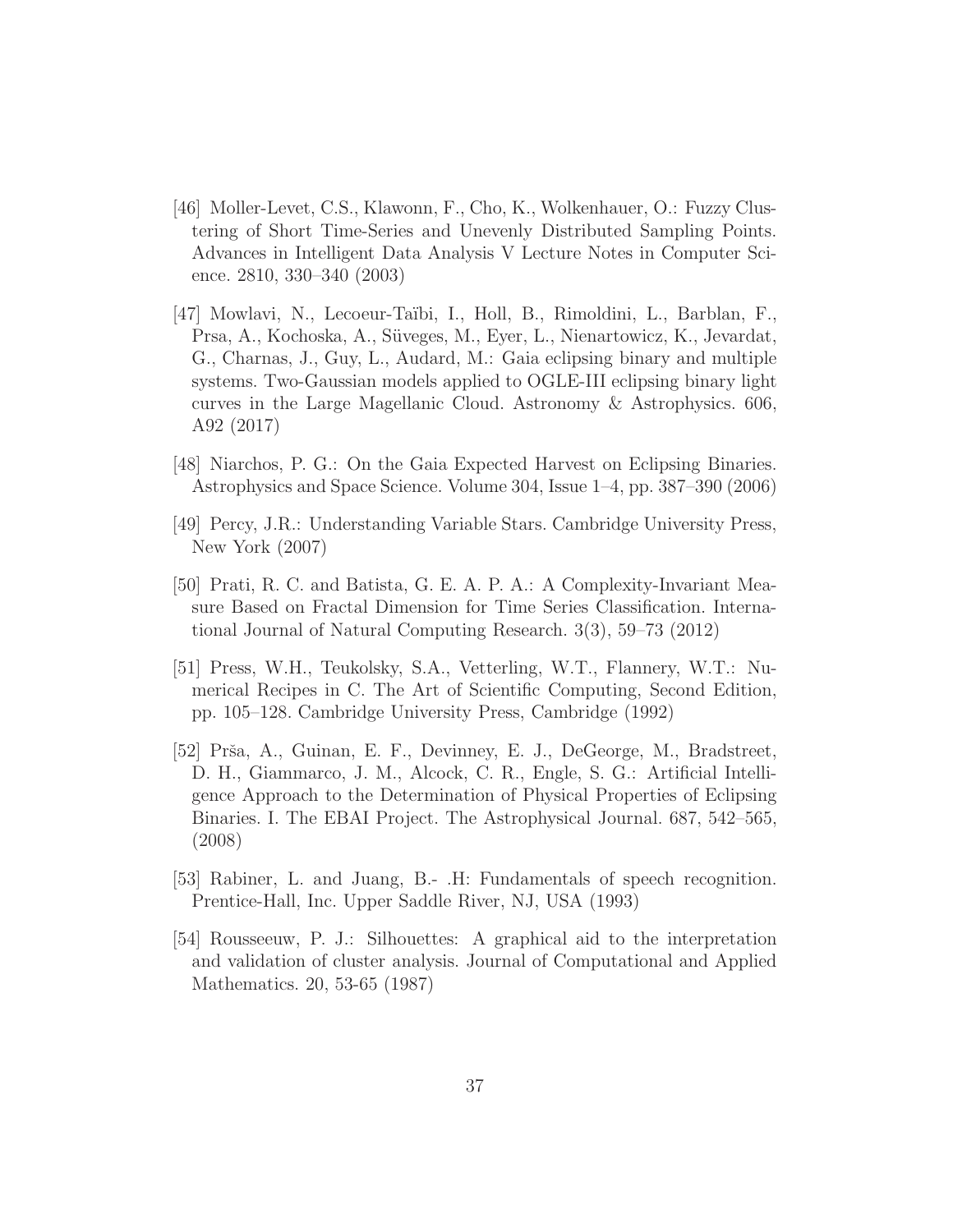- [55] Sarro, L. M., Sánchez-Fernández, C., Giménez, Á.: Automatic classification of eclipsing binaries light curves using neural networks. Astronomy & Astrophysics. 446, 395-402 (2006)
- [56] Scargle, J. D.: Studies in astronomical time series analysis. III Fourier transforms, autocorrelation functions, and cross-correlation functions of unevenly spaced data. Astrophysical Journal. 343, 874–887 (1989)
- [57] Singh, S.S., Chauhan, N.C.: K-Means v/s K-Medoids: A Comparative Study. National Conference on recent trends in Engineering And Technology. (2011)
- [58] Soszyński, I., Udalski A., Szymański, M. K., Kubiak, M., Pietrzyński, G., Wyrzykowski, L., Szewczyk, O., Ulaczyk, K., Poleski, R.: The Optical Gravitational Lensing Experiment. The OGLE-III Catalog of Variable Stars. II.Type II Cepheids and Anomalous Cepheids in the Large Magellanic Cloud. Acta Astronomica. 58, 293 (2008a)
- [59] Soszyński, I., Poleski, R., Udalski, A., Szymański, M. K., Kubiak, M., Pietrzyński, G., Wyrzykowski, Ł, Szewczyk, O., Ulaczyk, K.: The Optical Gravitational Lensing Experiment. The OGLE-III Catalog of Variable Stars. I. Classical Cepheids in the Large Magellanic Cloud. Acta Astronomica. 58, 163–185 (2008b)
- [60] Stefan, A., Athitsos, V., Das G.: The Move-Split-Merge Metric for Time Series. IEEE Transactions on Knowledge & Data Engineering. 25(6), 1425– 1438 (2013)
- [61] Street, R. A., Christian, D. J., Clarkson, W. I., Collier Cameron, A., Evans, N., Fitzsimmons, A., Haswell, C. A., Hellier, C., Hodgkin, S. T., Horne, K., Kane, S. R., Keenan, F. P., Lister, T. A., Norton, A. J., Pollacco, D., Ryans, R., Skillen, I., West, R. G., Wheatley, P. J.: Status of SuperWASP I (La Palma). Astronomische Nachrichten. 325(6), 565–567 (2004)
- [62] Süveges, M., Barblan, F., Lecoeur-Taïbi, I., Prša, A., Holl, B., Eyer, L., Kochoska, A., Mowlavi, N., Rimoldini, L.: Gaia eclipsing binary and multiple systems. Supervised classification and self-organizing maps. Astronomy & Astrophysics. 603, A117 (2017)